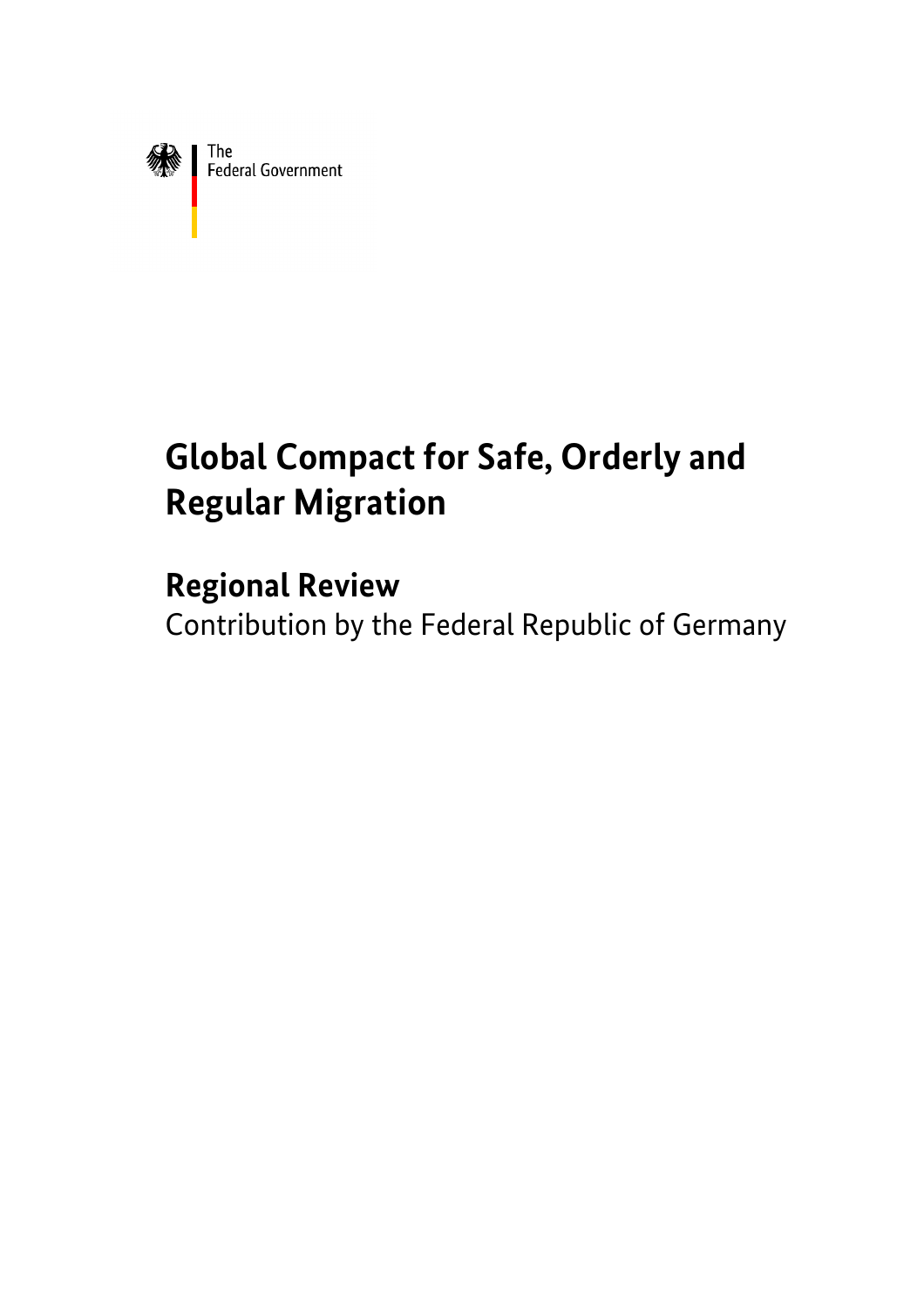# **1. Methodology**

Germany continues to support the vision and principles of the Global Compact for Safe, Orderly and Regular Migration (GCM). This review is a contribution to realising our commitment to **continued multilateral dialogue** through a periodic and effective follow-up and review mechanism on the GCM.

Germany pursues partnerships in multilateral and regional organisations, bilaterally with other countries, and follows a whole-of-government and wholeof-society approach at home. The **preparation of this voluntary review** was undertaken as a collaborative effort involving various government actors, especially the Federal Chancellery (BKAmt); the Federal Ministry of Justice and Consumer Protection (BMJV); the Federal Ministry of the Interior, Building and Community (BMI); the Federal Ministry of Labour and Social Affairs (BMAS); the Federal Ministry for Family Affairs, Senior Citizens, Women and Youth (BMFSFJ); the Federal Ministry of Health (BMG); the Federal Ministry for Economic Affairs and Energy (BMWi), the Federal Ministry for Economic Cooperation and Development (BMZ) ); the Federal Government Commissioner for Migration, Refugees and Integration (IntB) and the Federal Foreign Office (AA), which also coordinated the process.

Dialogue sessions with stakeholders were held, including with civil society actors, local authorities, academia and parliament. Although this paper does not represent the views of all actors, inputs from various stakeholders are reflected.

Reflecting policy priorities, developments have been more substantive in areas covered by some GCM goals than in others. Hence, depth and scope of this contribution to the review varies. The consequences of the COVID-19 pandemic presented some challenges in the preparation of the report, such as limitations to in-person meetings. Virtual alternatives were used wherever possible.

# **2. Summary of German Policy**

Germany values the GCM as a non-legally binding, cooperative framework that fosters international cooperation on migration. The Compact provides important examples for action and is vivid proof of the effectiveness of multilateralism.

**Enhancing pathways** for safe, orderly and regular migration and **mitigating root causes** of forced displacement and irregular migration is directly related to the **implementation of the 2030 Agenda and the Paris Agreement**. The Federal Government and the majority of the Federal States (*Länder)* have strategies for sustainable development; some are already aligned with the 2030 Agenda. Data for some SDG indicators is disaggregated by migration background.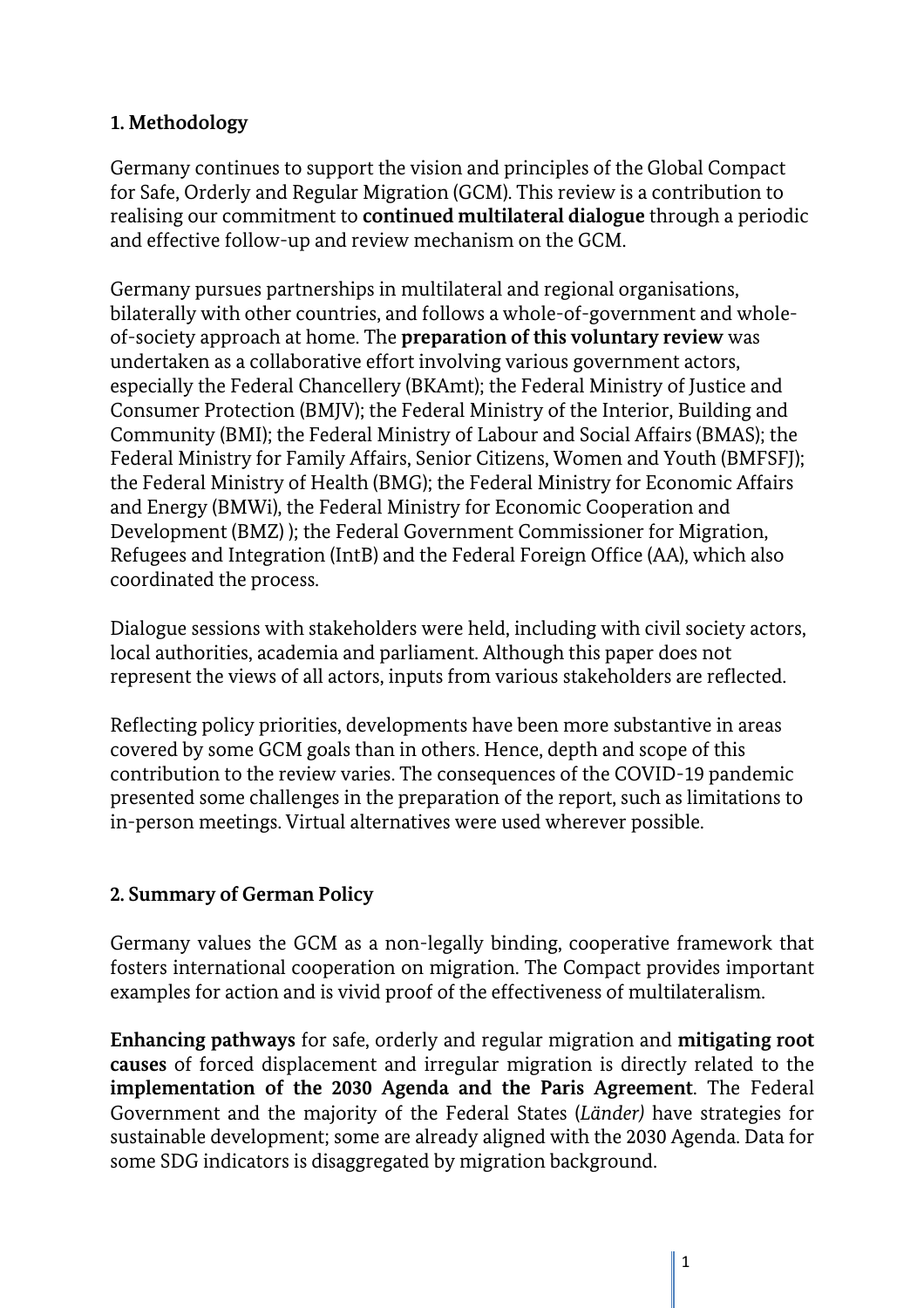Germany aims to contribute to reducing the incidence and negative impact of irregular migration, to creating safe and dignified life prospects for people in all countries and to continuously engage in supporting development patterns and measures which foster **human security**.

Priority policy areas for the Federal Government with regard to the GCM's objectives include:

- integration,
- access to the German labour market,
- preventing and countering of violent extremism / combatting violent extremism and
- tackling the causes of irregular migration.

The following legislative and constitutional decisions highlight this:

- In 2018, the Federal Government initiated a new **National Action Plan for Integration** – a process involving over 300 stakeholders, including more than 75 migrant organizations (see Objective 16).
- In 2019, the Federal Government appointed a committee of 25 migration and integration experts from academia and the field to the **Expert Commission on the Framework Conditions for Integration** (Fachkommission der Bundesregierung zu den Rahmenbedingungen der Integrationsfähigkeit) (see Objective 16).
- Also in 2019, the Federal Government convened the **Commission on the "Root Causes of Displacement" (Fachkommission "Fluchtursachen")**, bringing together experts from academia and the field (see Objective 2). The Commission is dealing with causes of displacement and causes of irregular migration.
- In 2020, the **Skilled Workers Immigration Act** (Fachkräfteeinwanderungsgesetz) entered into force, expanding possibilities for qualified professionals to access the German labour market (see Objective 5).
- Also in 2020, a cabinet committee was set up to develop measures to more effectively combat right-wing extremism and **racism** (see Objective 17).

**COVID-19** has had a significant influence on migration, including immobilization of seasonal workers. This has posed challenges for a number of economic sectors, especially food and agriculture as well as for the livelihoods of migrant workers.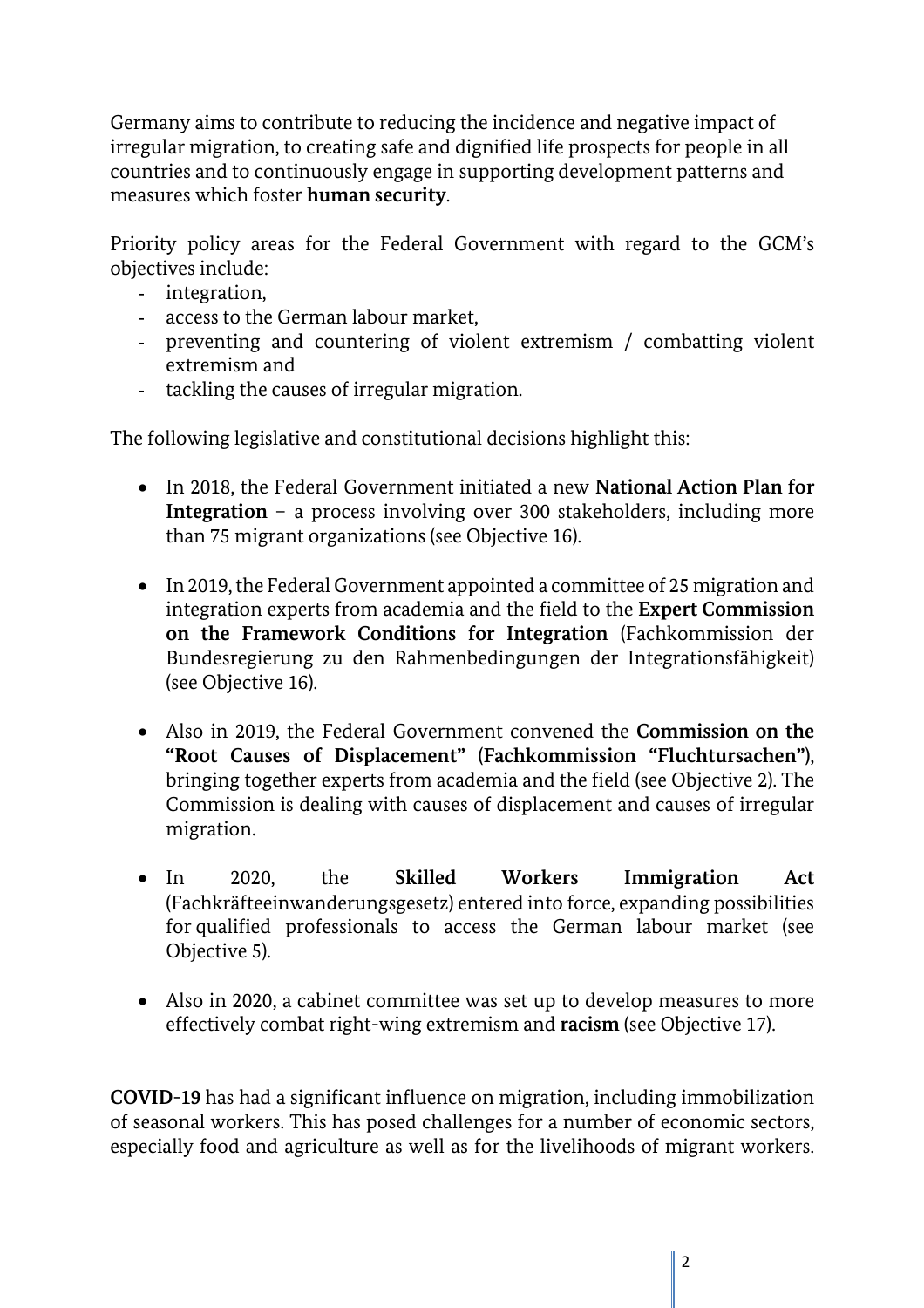COVID-19 has also increased the demand for health workers globally. The pandemic has intensified the need for cooperation on migration.

Germany engages regularly in **bilateral migration dialogues** to foster cooperation in the policy areas of refugees and migration, including with Greece, Spain, Italy, Turkey and Egypt and also holds dialogues focusing on these areas with the Czech Republic. Furthermore, Germany is engaged in bilateral dialogues in the context of binational government commissions with Nigeria and Ethiopia.

Many actors are involved in the implementation of the GCM. Efforts have been – and continue to be – made to engage and inform relevant stakeholders during the review process.

#### **3. Progress on GCM objectives - Overview**

The following is an overview of the most important developments and highlights selected projects. The scope of activities by German stakeholders is far more extensive than this overview.

#### Objective 1 - Collect and utilize accurate and disaggregated data as a basis for evidence-based policies

**Integration monitoring** is an important instrument for the design of transparent integration policy. The Federal Government is currently collecting and analysing data with regard to integration; the report is expected to be published by the end of 2020. The aim is to map the heterogeneity of the population of migrant origin along the data, to clearly highlight successes and failures in the integration process and to derive indications of where integration measures need to be intensified in the future.

The Federal Statistical Office (**Destatis**) collects data relevant for migrationrelated policies, such as on the percentage of the population of migrant origin. Data for some other indicators (such as child care provision) is disaggregated by migration background (yes/no). An academic research centre has been established at the Federal Office for Migration and Refugees (Bundesamt für Migration und Flüchtlinge - BAMF) to enhance analysis, with a view to improved immigration management.

Germany financially supports **IOM's Global Migration Data Analysis Centre**, which aggregates decentralised data from various institutions into a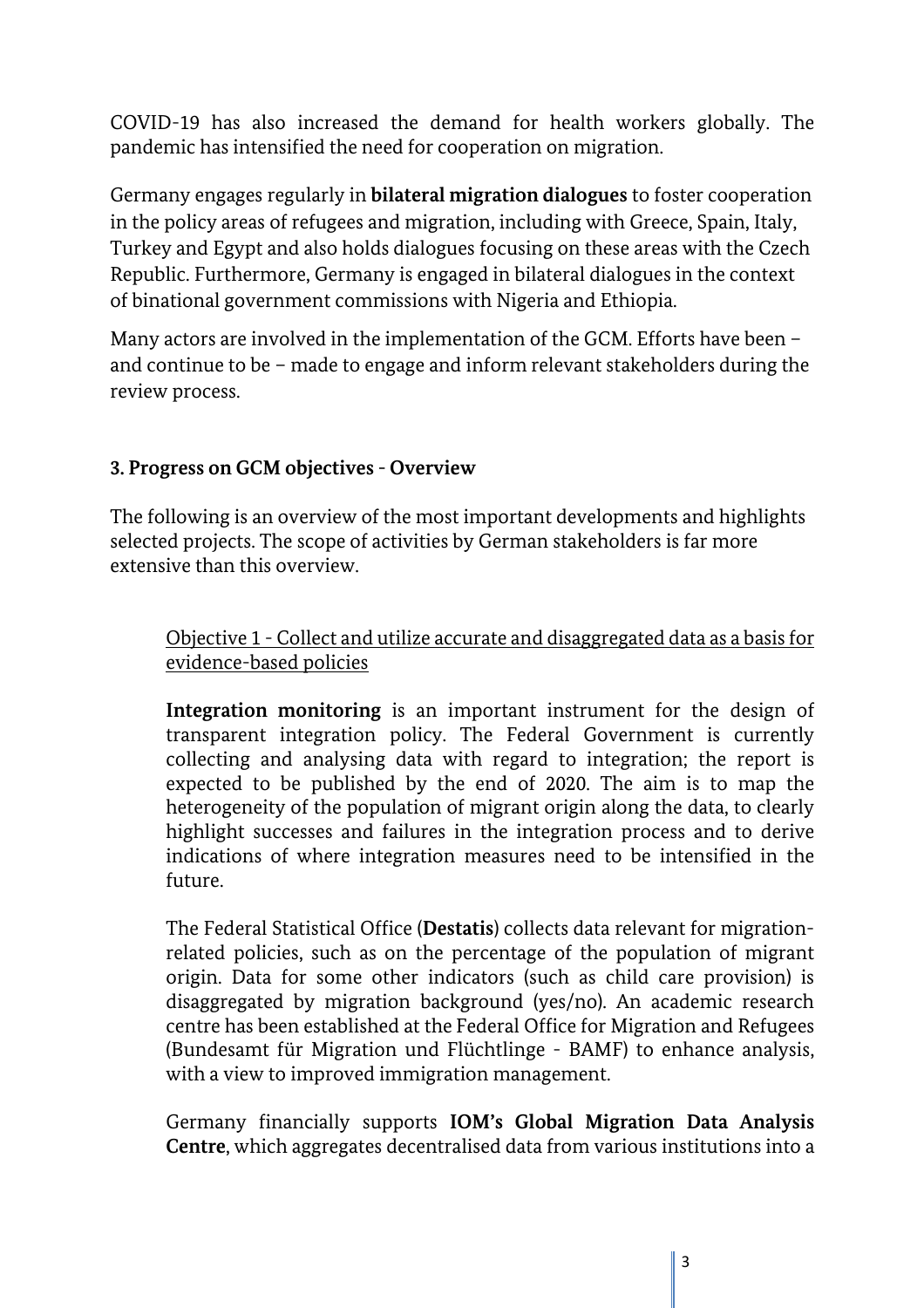structured and user-friendly database for more evidence-based migration management.

Under Germany's Presidency of the Council of the EU, a dialogue on the **digital transformation of migration management** was launched in July 2020 with *Migration 4.0.* The event brought together migration and digitalization experts with stakeholders from EU member states and non-European partners.

In June 2020, the amended **Regulation on Community statistics on migration and international protection (REGULATION (EU) 2020/85)** came into force to further harmonize and improve the quality of European statistics on migration.

Objective 2 - Minimize the adverse drivers and structural factors that compel people to leave their country of origin

Germany's approach to mitigate adverse drivers and structural factors of irregular migration is strongly interlinked with the EU'S approach e.g. stressing the Instrument of the EUTF in the framework of the Valletta Action Plan.

In July 2019, the Federal Government convened a **Commission on the Root Causes of Displacement** with experts from academia and the field. The commission elaborates recommendations on how to reduce the root causes of irregular migration and displacement, focusing on the difference that the Federal Government can make, along with the EU and other partners. The Commission is chaired by the President of the German Red Cross and the former President of Welthungerhilfe (one of the largest private aid organizations in Germany) and will present its report in early 2021. Experts are to address a broad spectrum of topics, including conflicts, human-rights violations, political persecution, resource scarcity, structural food insecurity, inequality and the consequences of climate change.

Climate change, including related significant drivers of migration and displacement, is another focus of the Federal Government. Germany is supporting the secretariat of the **Platform on Disaster Displacement** with a contribution of 3 million euro (2019-2021). The PDD draws on expertise from a wide range of actors to address challenges of population movement, including those linked to disasters and the adverse effects of climate change. As chair of the PDD (2016-2018), Germany focused on the development of regional regulations for protection in the context of disaster and displacement caused by climate change. Regional organisations have made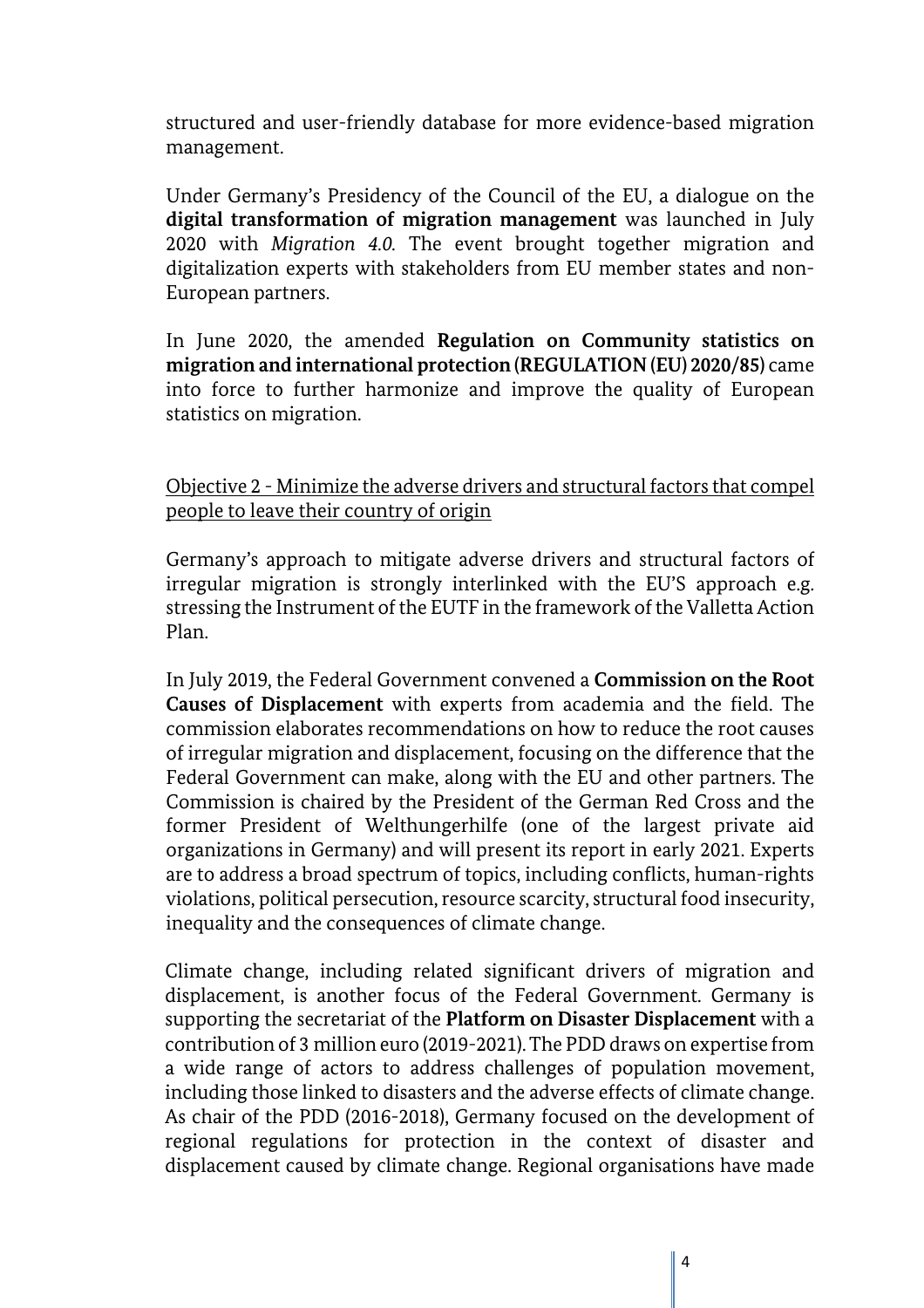significant progress, in part by regularizing traditional practices of human mobility.

The Federal Government's programme **Human Mobility in the Context of Climate Change** supports measures such as research-based policy development. An example is cooperation with the Government of Fiji to develop solutions such as human-rights-based disaster displacement and relocation guidelines.

In Bangladesh, the **Urban Management of Internal Migration due to Climate Change** programme strives to provide sustainable and resilient livelihoods for climate migrants and other vulnerable urban poor. It offers income-generating opportunities, assistance to improve access to public services and finances, and aims to increase cities' capacity to accommodate migrants.

Germany also supports the IFRC **Disaster Law Programme**, which is aimed at improving legal provisions and disaster governance to protect vulnerable groups such as IDPs from and during disasters. Furthermore, Germany supports initiatives for countries to develop national **disaster risk reduction strategies** aligned with the Sendai Framework, such as the implementation of the "Words into Action" guidelines. This includes possible measures related to human mobility, displacement, evacuation and human rightscentred, planned and transparent relocation in the context of strengthening disaster risk reduction and management, resilience and preparedness.

Germany continues to improve the coherence and complementarity of its **humanitarian and development** efforts, including for migrants in vulnerable situations. For example, in Iraq and the Sudan, German humanitarian assistance and development cooperation has funded **nexus** projects that support IDPs, returnees and refugees.

Objective 3 - Provide accurate and timely information at all stages of migration

Germany **provides information** to (potential) migrants about the pathways of regular migration, perspectives in home countries, risks of irregular migration, repatriation and support for voluntary return.

For example, Germany finances **advice centres**, offering information on requirements and opportunities of regular migration as well as the risks of irregular migration, in twelve partner countries at this time. Since June 2019, more than 7,500 persons have received such advice.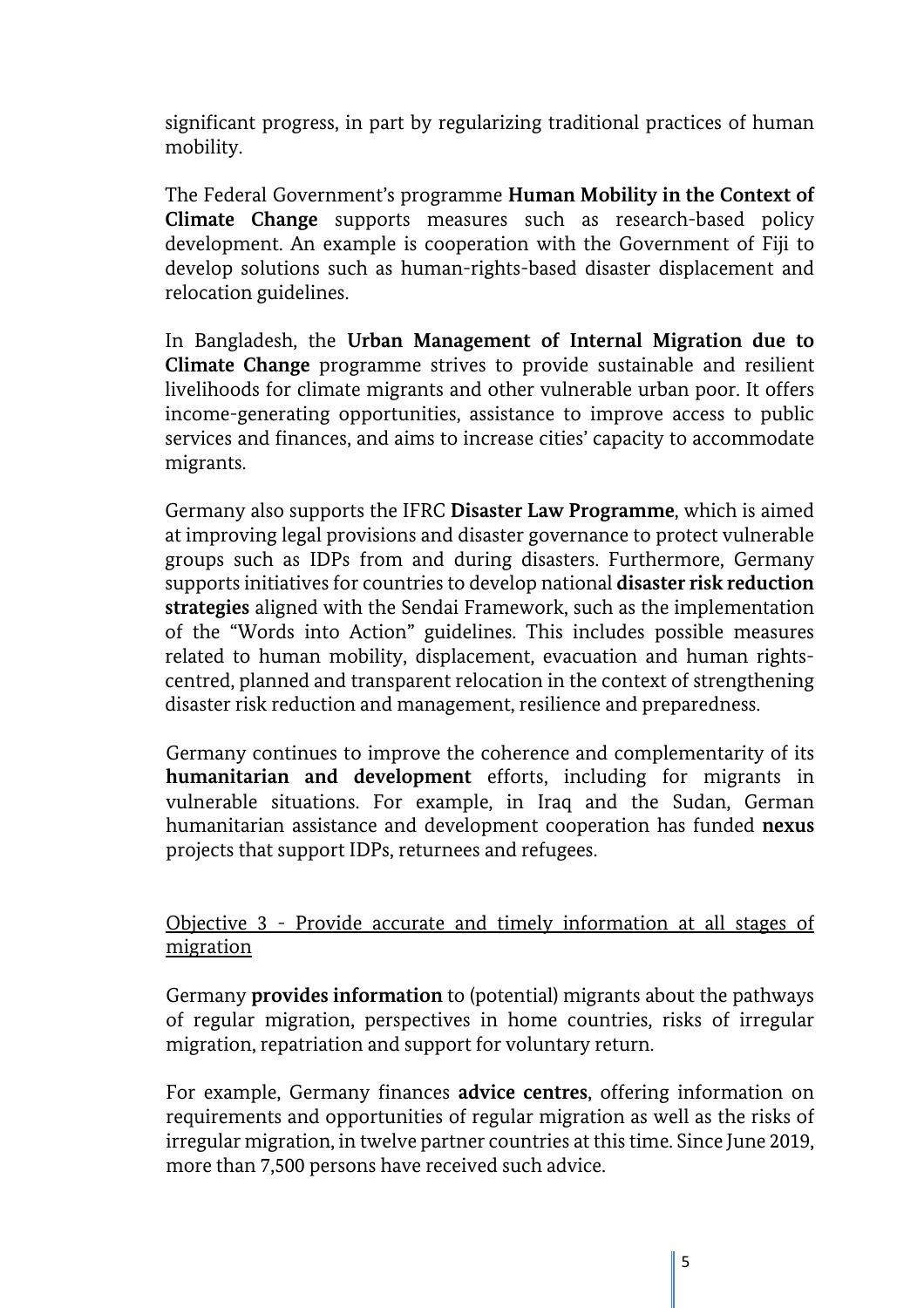Information is also distributed through the *Rumours about Germany – Facts for migrants* website, which is available in Arabic, English, Farsi, French, Russian, Tigrinya and Urdu, as well as through social media, radio and TV campaigns.

Germany also **supports a number of international organisations**, NGOs, local media and diaspora initiatives' efforts to provide information and communication. Projects include individual support to potential migrants and people on the move, radio shows, workshops and social media communication. The website "**make-it-in-Germany.com**" provides information about legal migration of qualified workers. Information is available in German, English, French and Spanish and is also distributed via social media (Twitter, YouTube).

Within the context of the European Migration Network, Germany supports and currently co-chairs the European working group "Info WG" on communication.

#### Objective 4 - Ensure that all migrants have proof of legal identity and adequate documentation

In Germany, as a matter of principle, every registered foreign person receives a document outlining his/her personal data and proving that he/she has legal status in Germany.

National law prescribes that all children born in Germany must be issued with **birth certificates or a certified register printout** as a civil status certificate as soon as possible. If the registry office does not have suitable proof of information about the parents, in accordance with section 35 subsection (1) of the Ordinance on implementation of the Civil Status Act (Personenstandsverordnung – PStV), in conjunction with No. 21.4.7 of the General Administrative Regulation on implementation of the Civil Status Act (Allgemeine Verwaltungsvorschrift zum Personenstandsgesetz), the registry office must include in the birth entry an explanatory addendum on the lack of proof of the parents' identity and, consequently, the lack of proof of the child's name. In this case, the registry office may only issue a certified printout of the relevant birth register in lieu of a birth certificate until such time as a supplementary subsequent certification has been entered. The birth certificate and the certified extract from the register are legally equivalent. They serve as proof of birth registration and are needed, for example, to gain access to social welfare benefits, healthcare or education.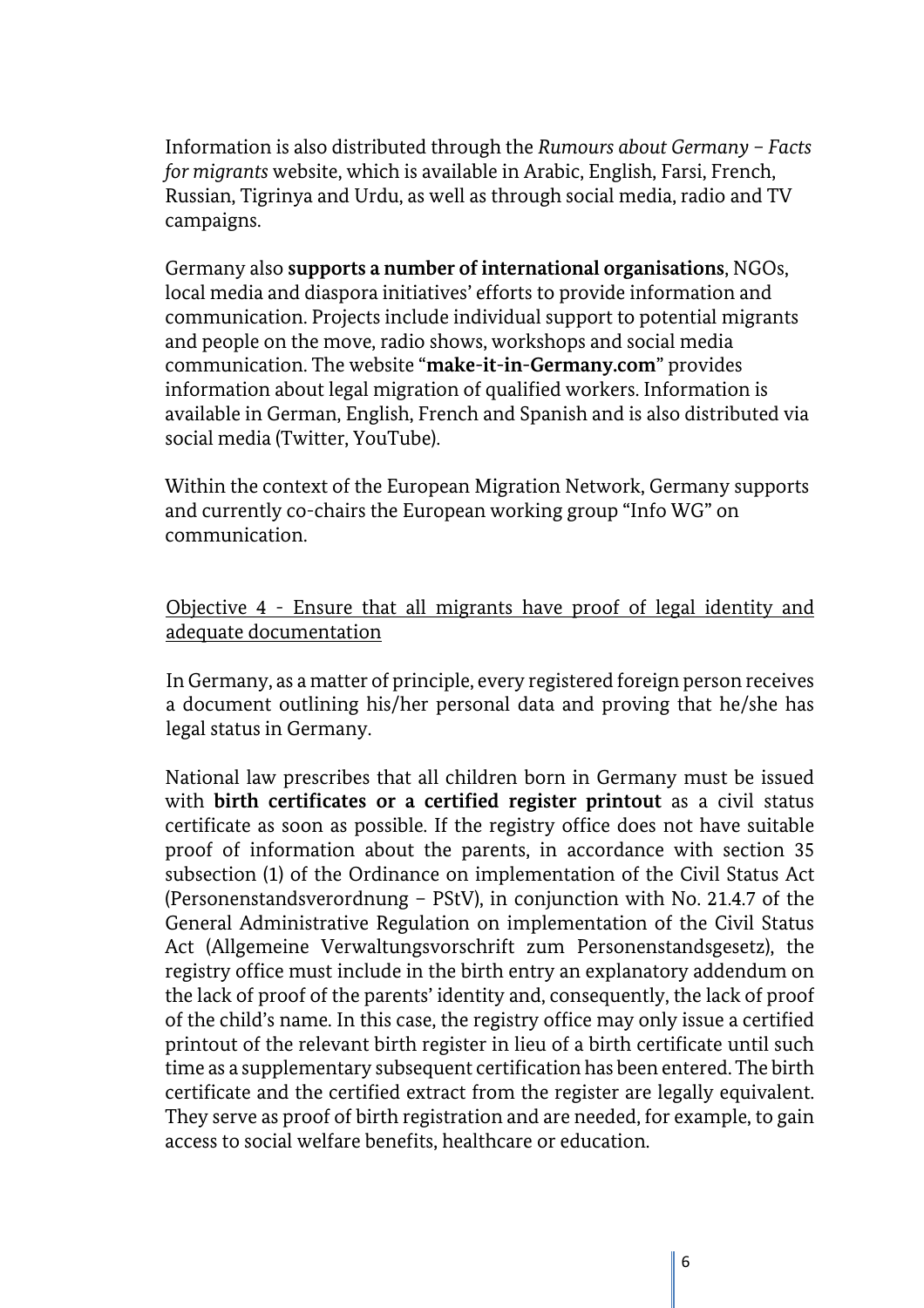Objective 5 - Enhance availability and flexibility of pathways for regular migration

Germany seeks to make better use of existing pathways and has further strengthened pathways for regular migration. In March 2020, the **Skilled Workers Immigration Act** (Fachkräfteeinwanderungsgesetz) entered into force, expanding possibilities for qualified professionals to access the German labour market. The regulations create new possibilities for skilled workers with vocational, non-academic training from non-EU countries to migrate to Germany for work.

In this context, the Central Advisory Service for the Recognition of Professional Qualifications (ZSBA) was established in February 2020. As a single point of contact for specialists abroad, it improves the transparency and efficiency of the process for recognition of foreign qualifications. The introduction of the new law is accompanied by the provision of information packages and communication measures at German missions abroad.

In addition, the Federal Government initiated the procedure to **extend access to the labour market** for up to 25,000 nationals (per year) of Albania, Bosnia and Herzegovina, Kosovo, North Macedonia, Montenegro and Serbia who are in possession of a work contract - irrespective of their qualification - for an additional three years (after 2020).

The **German Academic Exchange Agency** (DAAD) is the world's largest funding organisation for the international exchange of students and researchers. In 2019, the DAAD funded more than 145 000 German and international scholars worldwide. It also assists developing countries in establishing effective universities and advises decision makers on matters of cultural, education and development policy. Its budget is derived mainly from the federal funding for various ministries, primarily the German Federal Foreign Office, but also from the European Union. It maintains contact with and provides advice to its main partner countries on every continent via a network of regional offices and information centres.

The Alexander von Humboldt Foundation has awarded 989 grants in 2019 for academic mobility for post-doctoral and experienced researchers.

**German development cooperation** aims for labour migration and mobility to benefit countries of origin, host countries and migrants alike (a "**triple win**"). The Federal Government supports the development of migration policies and capacity building for institutions in partner countries. Examples of Germany's development-oriented engagement on regular migration include: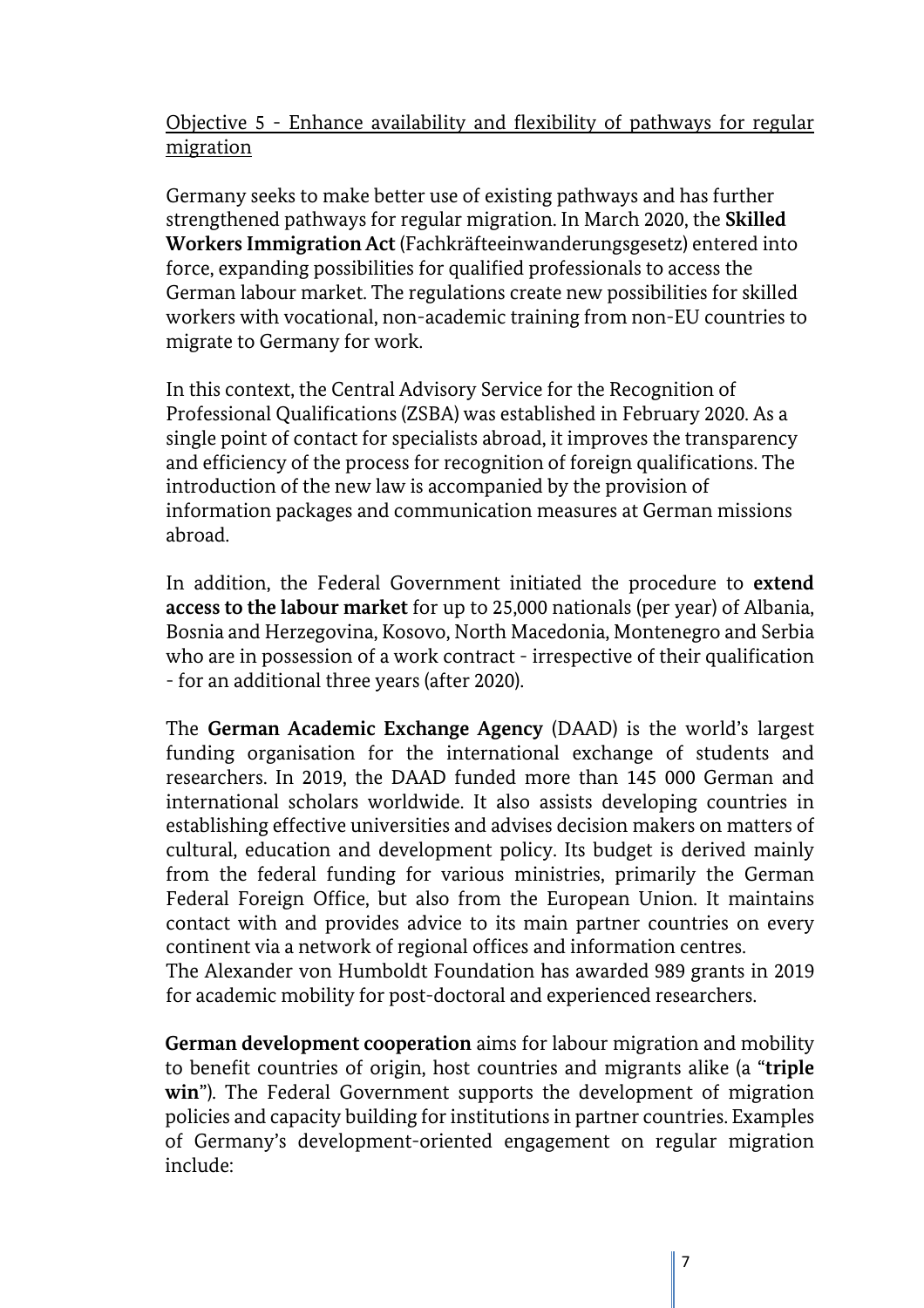- The Federal Government and EU-financed programme **Towards a Holistic Approach to Labour Migration Governance and Labour Mobility in North Africa**, which enhances conditions for regular migration in Morocco, Tunisia and Egypt. The programme assists efforts by policy makers to improve migration policies, strengthens the capacities of institutions and tests mobility schemes between North African countries and EU member states, while preventing brain drain.
- The Federal Government-financed **Skills Partnership for Mobility**  strengthens standards for selected vocations, while piloting a mobility scheme for young Kosovars. Since 2016, around 150 people have benefitted from vocational training in 60 companies in Germany. Through this training, beneficiaries have better employment prospects in both countries and can contribute to "brain-gain" in Kosovo.

Objective 6 - Facilitate fair and ethical recruitment and safeguard conditions that ensure decent work

For the **recruitment of skilled workers**, the Federal Employment Agency (BA) aligns measures with the needs of the German economy and of partner countries. In the health sector, for instance, Germany is guided by the WHO code of conduct for the international recruitment of **health professionals**. Recruitment and job placement from countries with a critical shortage of health workers may only be carried out if the health system of the country of origin is not damaged. No recruitments from countries with a critical shortage have taken place. Currently, a pilot project is under way to test the placement of trainees for elderly care from a listed country (El Salvador).

When migrants are employees, they are subject to labour and occupational safety and health laws. **German labour laws** and occupational safety and health laws do not differentiate between the origins of those employed.

The **Monitoring Unit for Undeclared Work (FKS)** added an additional 1,600 posts for minimum wage checks and will receive an additional 1,500 posts for general strengthening of the agency as well as 3,500 posts to implement the law against illegal employment and benefit fraud. Around 930 additional posts are planned for checks to enforce nationwide, generally binding collective agreements. The positions will be gradually added until 2029.

#### Objective 7 - Address and reduce vulnerabilities in migration

Germany continues to **campaign for human rights**, including those of migrants, around the world. Inviolable and inalienable human rights are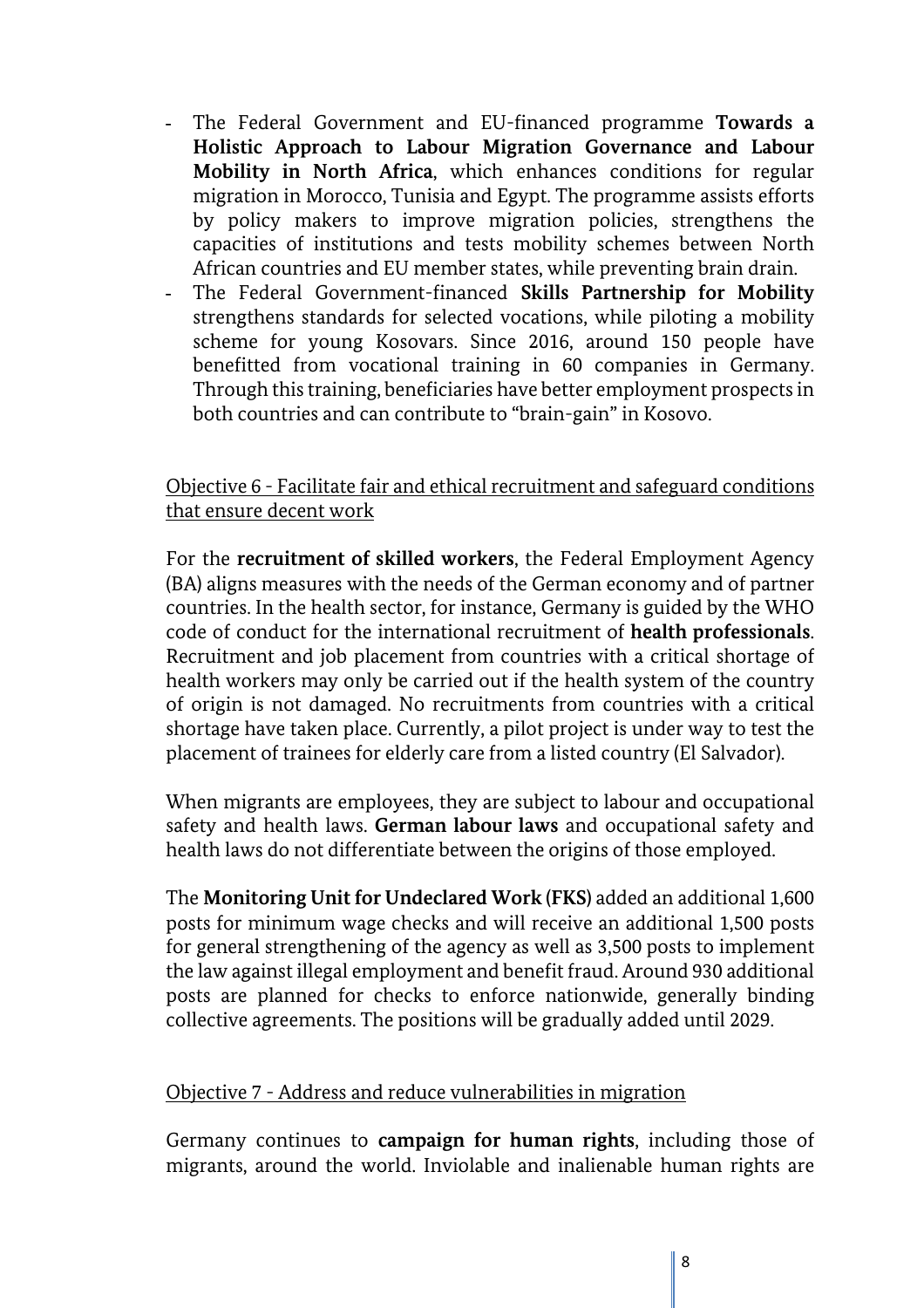mentioned in Article 1 para. 2 of Germany's Basic Law "as the basis of every community, of peace and of justice in the world". The Basic Law thus contains an obligation for the Federal Government and other state institutions to work towards the realization of human rights. Germany is a party to all major UN human rights conventions and their supplementary protocols, and reports at regular intervals to the relevant committees on the implementation of its obligations under these agreements. Germany advocates for the human rights of migrants in international fora like the UN General Assembly and the Human Rights Council by supporting and cosponsoring relevant resolutions.

The expansion of regular migration routes and the creation of alternatives to irregular migration can reduce the risk of adverse effects for **human rights of migrants**. Migrants and refugees are particularly at risk of not having access to health care, education or social security. With a view to the guiding principle "leave no one behind" of the 2030 Agenda, German development policy on migration and forced displacement provides specific support for vulnerable groups and assists partner countries in addressing medium- and long-term migration challenges.

In 2019 alone, the Federal Government allocated **around 4.5 billion euro to prevent conflict, tackle the root causes of displacement and assist displaced people as well as host communities** in crisis situations. A significant share goes towards crisis instruments such as Transitional Development Assistance and the Special Initiative "Tackling the root causes of displacement, reintegrating refugees". The purpose of Transitional Development Assistance is to help strengthen the resilience of people who are particularly hard hit and of local structures in a sustainable way so that they will be able to deal with existing crises themselves and reduce the risk of new crises. Transitional development assistance thus makes an important contribution to crisis prevention.

Germany and France launched the **Humanitarian Call for Action** in the UN Security Council to strengthen respect for international humanitarian law and safeguard humanitarian space; to ensure that principled humanitarian assistance can be delivered to those in need.

Germany provides **life-saving**, principled **humanitarian assistance** for vulnerable migrants in humanitarian emergencies. For example, in 2019, Germany provided funding to assist Venezuelan refugees and migrants in several Latin American countries. In addition, Germany strategically strengthens the capacity of the humanitarian system to provide swift emergency assistance.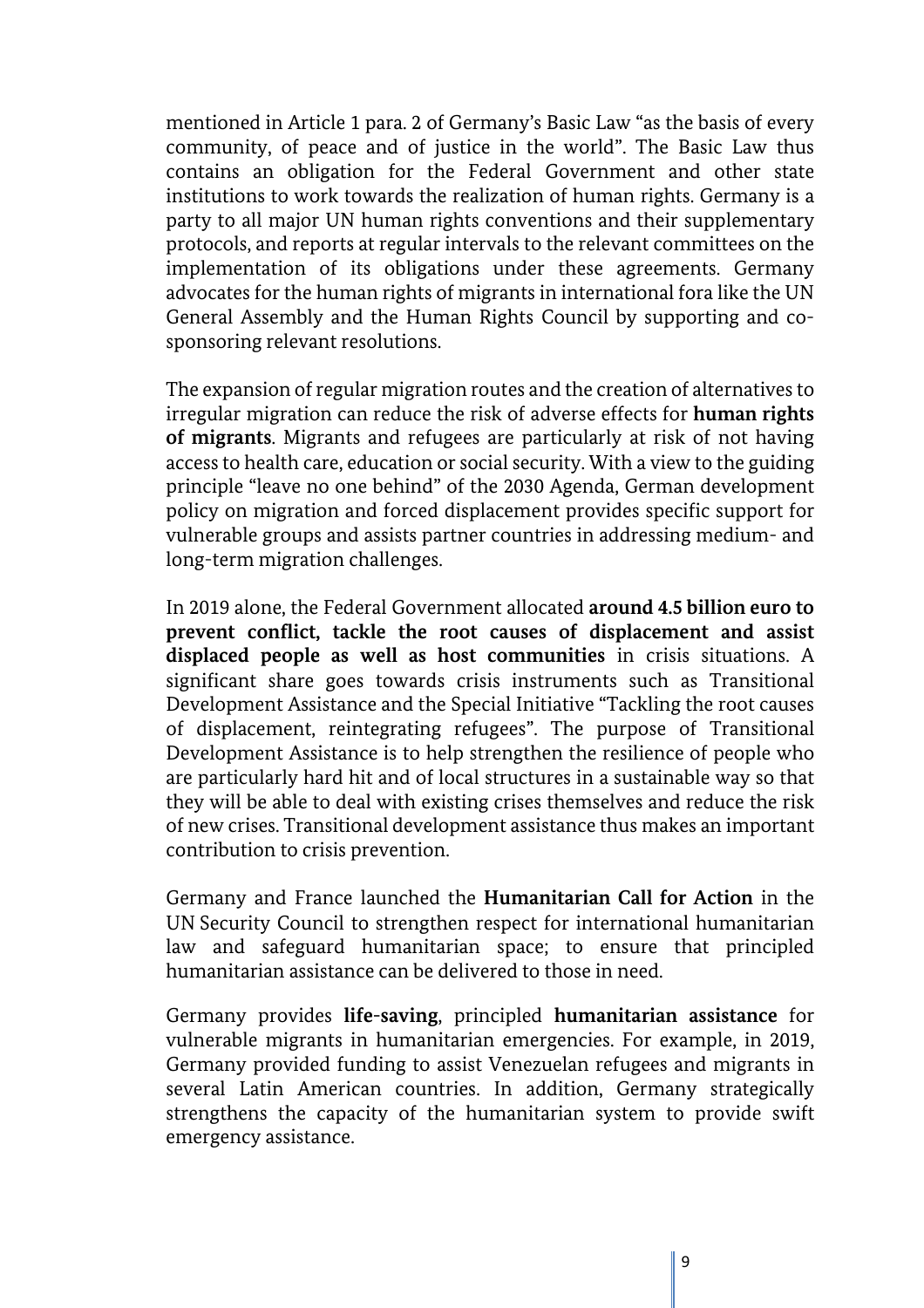In its humanitarian assistance, Germany takes particular account of **gender, age and disability aspects.** A gender-age-disability marker helps to hold partners accountable and ensure that the different needs and abilities of women, men, girls, boys, LGBTQI+, and people with and without disabilities are taken into account in the design and delivery of humanitarian assistance.

#### Objective 8 - Save lives and establish coordinated international efforts on missing migrants

Germany has been cooperating closely with **IOM** for over 60 years and is currently the second largest IOM donor. Germany partners with a wide number of countries on migration, including via IOM-implemented projects.

According to international law, the primary responsibility for the coordination of **maritime search and rescue** lies with the coastal state in whose search and rescue zone the assistance to the persons in distress is rendered. Germany supports Mediterranean riparian states and has since 2018 regularly taken over the responsibility for examining the applications of persons rescued at sea on a voluntary basis. Within the EU, Germany advocates for reform towards a solution based on a fair system for determining responsibility.

According to Article 3 (1) (b) of Regulation (EU) 2019/1896 (**Frontex Regulation**), European integrated border management also includes search and rescue operations for persons in distress at sea "in situations which may arise during border surveillance operations at sea". Article 10 (1) (g) states that Frontex is to assist member states by coordinating and organising joint operations, taking into account that some situations may involve humanitarian emergencies and rescue at sea. German operational forces have participated in the past and are available to do so in the future.

The Federal Criminal Police Office (Bundeskriminalamt) and the Land Criminal Police Offices (Landeskriminalämter) use the common database **Vermi/Utot** to manage cases of missing persons, unknown persons and unknown dead persons. This database is also used for foreign nationals when there are links to Germany.

Objective 9 - Strengthen the transnational response to smuggling of migrants

European **integrated border management** (as defined in Regulation (EU) 2019/1896) encompasses different aspects of border control, including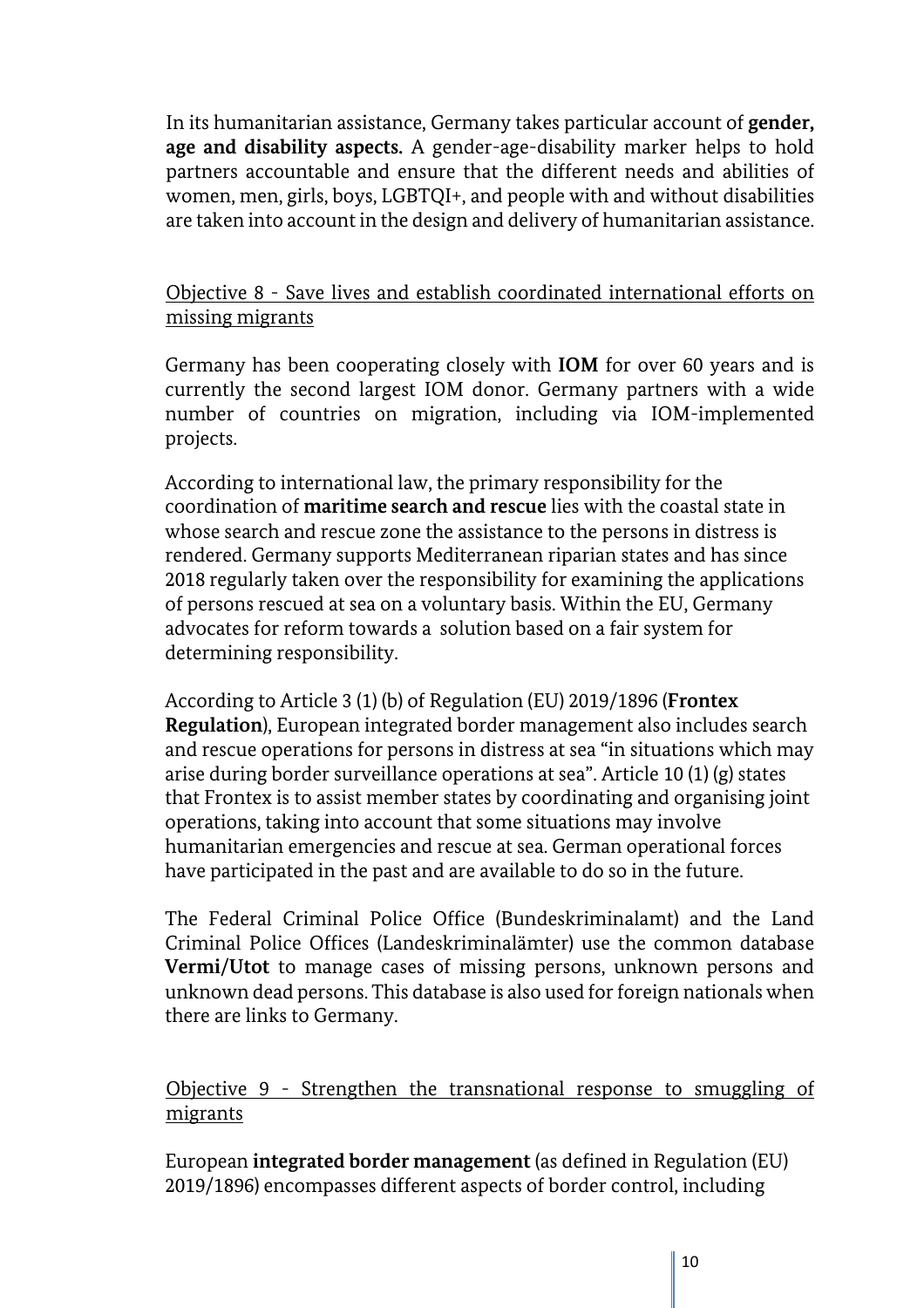measures to facilitate legitimate border crossings and, where appropriate, for the prevention and detection of cross-border crime at external borders, in particular migrant smuggling, trafficking in persons and terrorism. Implementation of the regulation is mandatory for all EU member states.

Under the umbrella of the European Common Security and Defence Policy, the EU is supporting partner countries in establishing integrated border management systems. For instance, the civilian European Union Border Assistance Mission (EUBAM) in **Libya** is advising Libyan authorities in developing **border management** and security at the country's land, sea and air borders.

The EUs Operation EUNAVFOR MED **IRINI** is mandated to contribute to the disruption of the business model of human smuggling and trafficking networks through information gathering and aerial patrols. Germany has been actively participating in the operation since the start.

Germany has signed (2000) and ratified (2006) the *Protocol against the Smuggling of Migrants by Land, Sea and Air*, supplementing the *United Nations Convention against Transnational Organized Crime*.

Objective 10 - Prevent, combat and eradicate trafficking in persons in the context of international migration

The coalition agreement of March 2018 establishing the newly formed Federal Government's political guidelines highlights the fight against trafficking in persons as an important goal. Substantive reforms have been initiated, such as of the **social compensation law**. From January 2024 onwards, all victims of human trafficking who suffered health damages – physical and/or psychological – can receive compensation. Access to emergency aid in a trauma outpatient clinic will be guaranteed nationwide from 2021.

On the federal level, the Government committed itself to making information on victim support and protection even more accessible and known to the public. The aim is to **raise awareness** for the support offered to victims of crime and to make those affected by a crime feel supported and have them fully informed about their rights. This will - amongst others - be achieved by launching a **victims' rights platform** at the end of September 2020. The platform that will also be available in English will contain a section dedicated to offers of assistance and contacts for victims of human trafficking.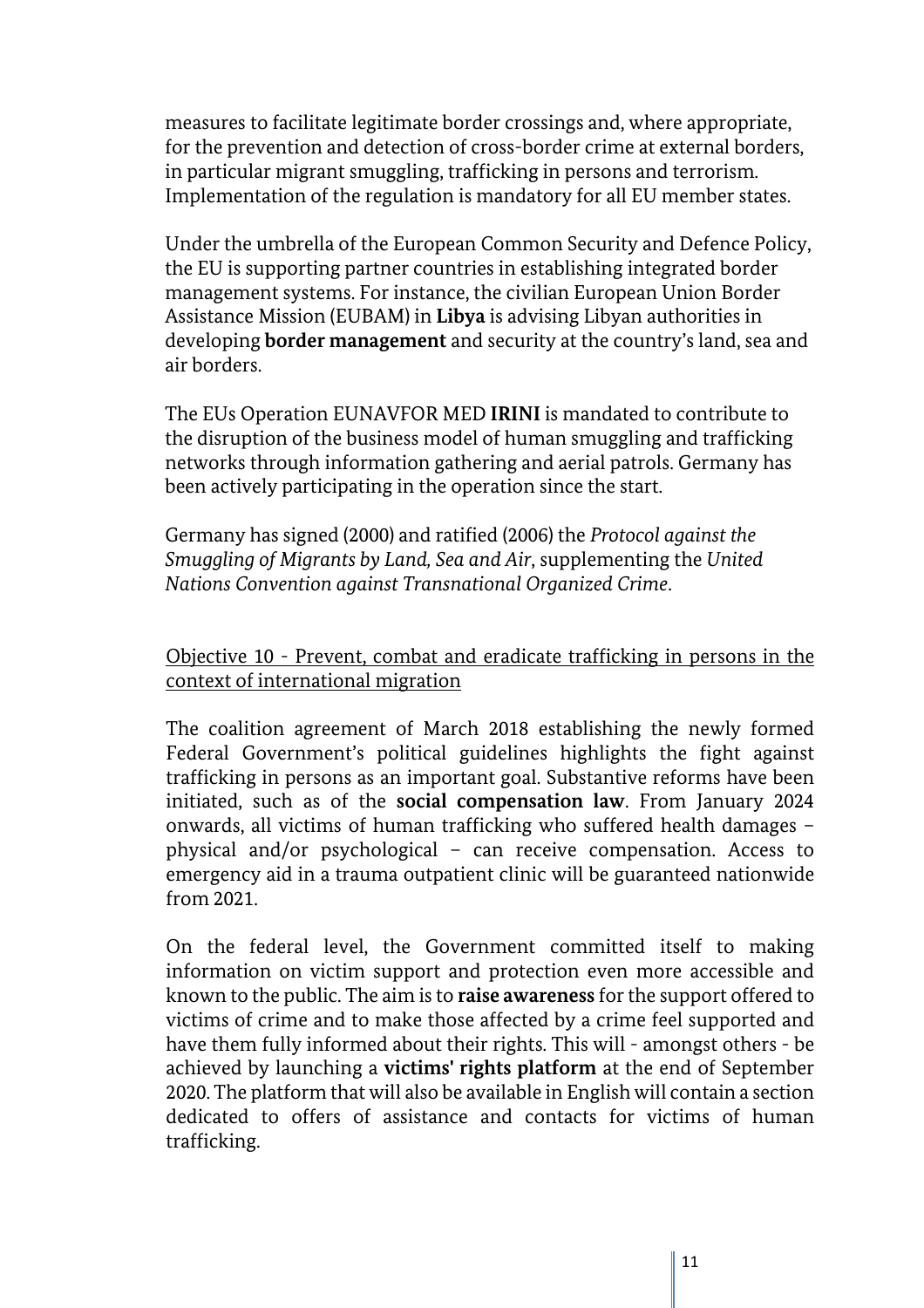A national Service Centre against **Labour Exploitation, Forced Labour and Human Trafficking** was set up, supported by the Federal Government. The aim is to implement the strategy on combating human trafficking for the purpose of labour exploitation, by a Federal State Working Group (hosted in the BMAS). The Service Centre conducts trainings, including for law enforcement authorities and counselling services, to raise awareness and improve practical skills. The Act to Combat Unlawful Employment and Benefit Fraud (Gesetz gegen illegale Beschäftigung und Sozialleistungsmissbrauch) of July 2019 gave the FKS powers to take action against exploitative working conditions and conduct investigations in the area of human trafficking in connection with employment, forced labour and labour exploitation.

At the initiative of the Federal Government and on the basis of a report by the German Institute for Human Rights, an interministerial consultation process was launched to create an independent **national reporting mechanism** on human trafficking. In 2020, the German Institute for Human Rights was contracted to draft a concept for national reporting mechanisms that address gender specific violence and human trafficking. The project aims to provide a detailed concept, which describes and contrasts both mandates (i.e. gender specific violence and human trafficking), identifies tasks and working formats, as well as content priorities. The process involves close and regular consultation with government bodies, the *Länder* and civil society actors. The concept, which will serve as a basis for further interministerial consultations, is to be finalised in 2021.

The Federal Government is working to improve and strengthen protection and assistance structures for children and young people at risk of being exploited or trafficked. The **EU project THB LIBERI** - among other goals - is aimed at creating institutional awareness for dealing with victims of human trafficking. The Federal Government also prioritises **combating the exploitation of children, minors and young adults** in the relevant bodies in the context of its Presidency of the Council of the European Union and the upcoming Presidency of the Committee of Ministers of the Council of Europe.

In 2016, the **penal provisions on criminal offences for the purpose of combating human trafficking** (sections 232 to 233a of the German Criminal Code) were redrafted and expanded; an evaluation of the impact of the revision is due to begin in the near future and findings are expected for late 2021.

The Federal Government continues to support the **German NGO Network and Coordination Office Against Trafficking in Human Beings** (**KOK**),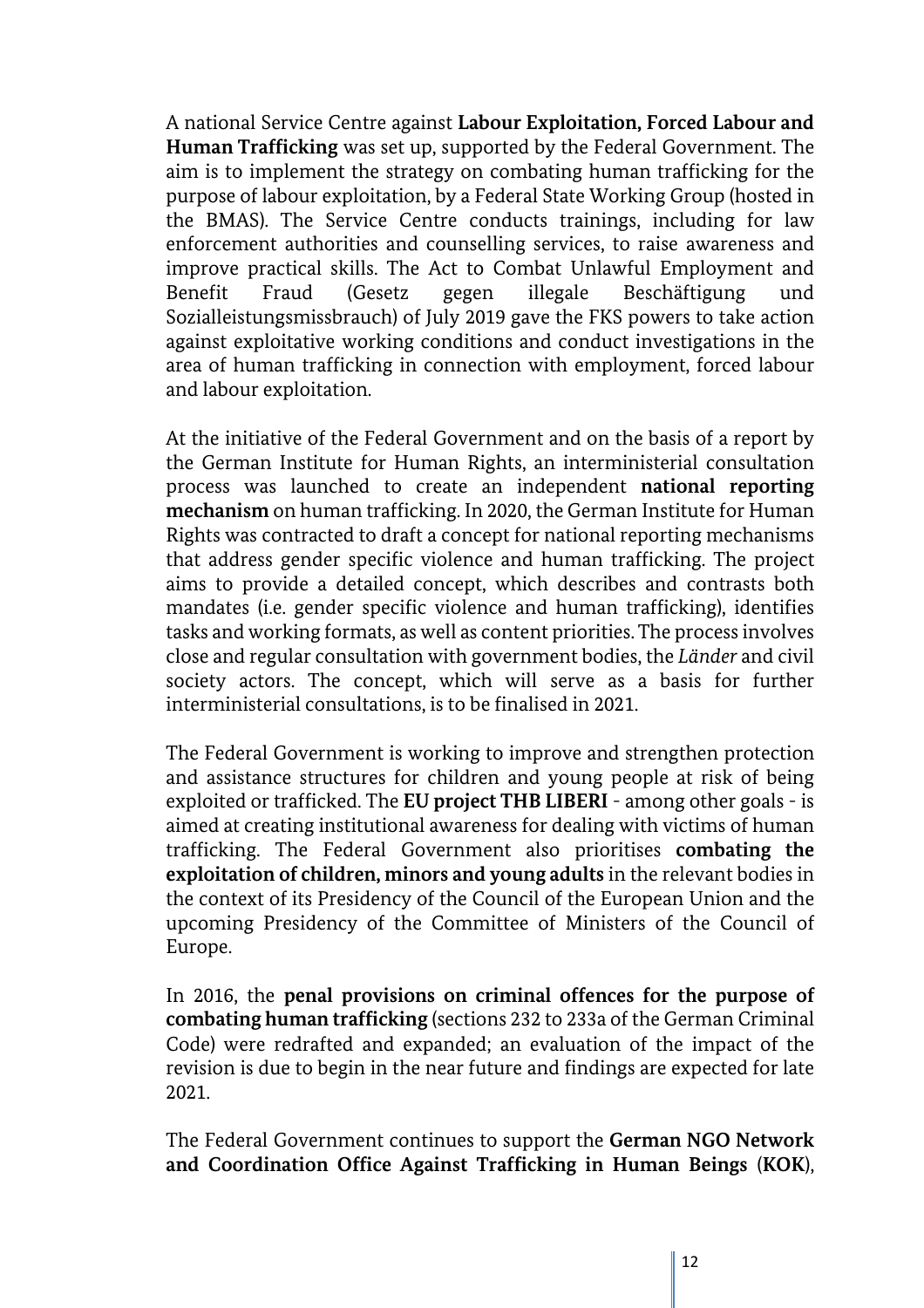which pools the expertise and know-how of the counselling centres for victims of human trafficking in Germany and channels them into political discussion at federal level, into legislation and into the public debate.

The *UN Convention against Transnational Organized Crime* and its supplementing *Protocol to Prevent, Suppress and Punish Trafficking in Persons, Especially Women and Children* (Palermo Protocol) were ratified by Germany in 2006. Their definitions and standards for prevention and criminal prosecution of trafficking in persons, as well as for the protection and assistance for victims of trafficking are binding for Germany, including the linkages to migration and smuggling of migrants.

Objective 11 - Manage borders in an integrated, secure and coordinated manner

The implementation of integrated **border management** is mandatory for all EU member states under European law and regulated via the relevant European strategy. On this basis, Germany has a national strategy for integrated border management. At European level, the European Border and Coast Guard Agency (Frontex) supports, where necessary, integrated border management in the Member States with its own technicaloperational strategy.

See also: Objective 9

Objective 12 - Strengthen certainty and predictability in migration procedures for appropriate screening, assessment and referral

To **strengthen legal certainty and the ability to plan** administrative procedures, the **Skilled Workers Immigration Act** improved procedures, in particular through acceleration and centralization of visa applications for training and gainful employment, as well as for professional recognition.

The **Working and Living in Germany** hotline is an information and advisory service for international professionals, students, trainees, companies and authorities. Services include providing information on job hunting, work and occupation, recognition of foreign qualifications, entry and residence as well as language acquisition. Since the Skilled Workers Immigration Act came into force, the hotline has been a central service point for potential migrants, offering targeted and comprehensive initial and referral advice on relevant laws and requirements.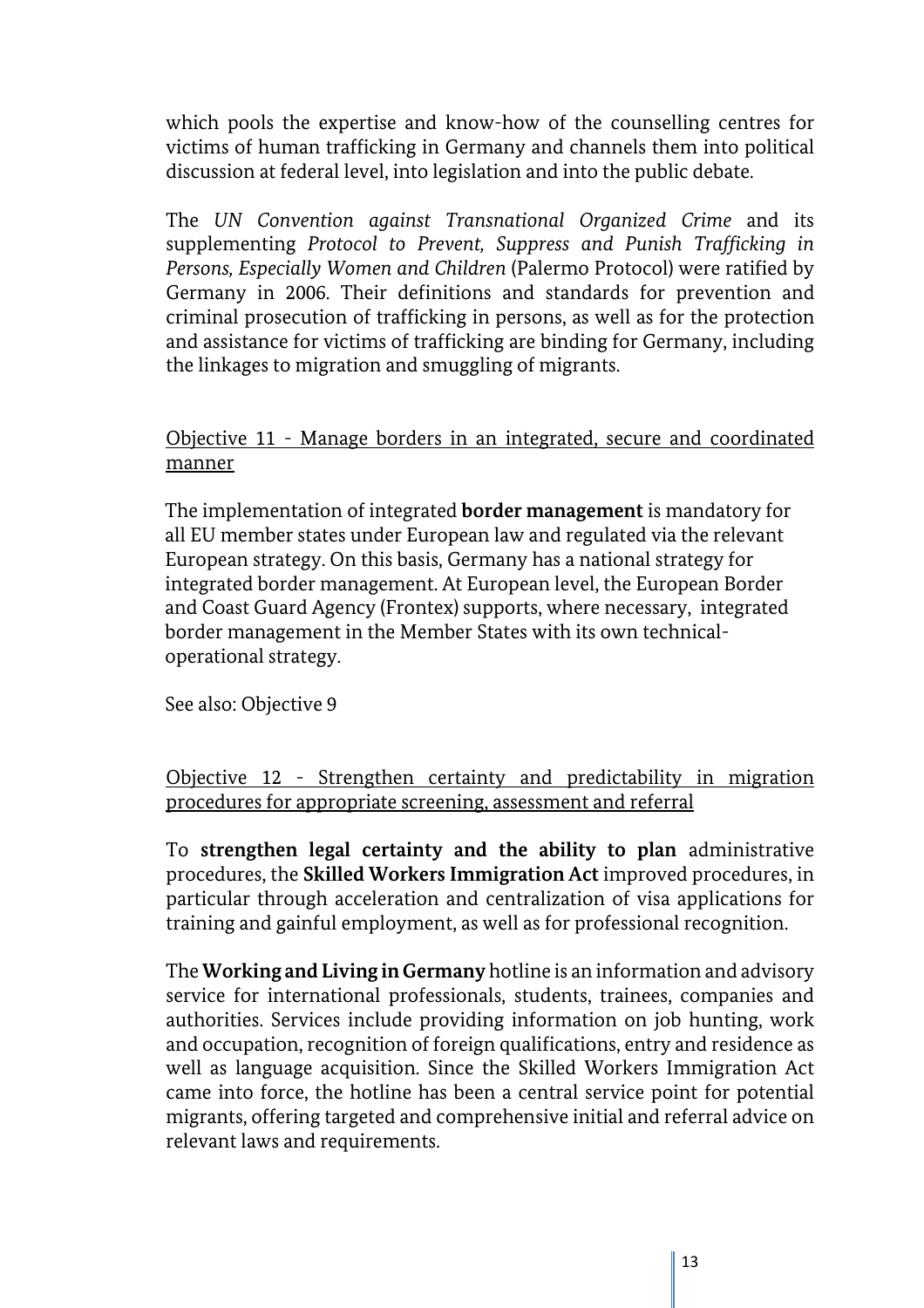Objective 13 - Use migration detention only as a measure of last resort and work towards alternatives

In accordance with requirements of EU and German law, immigrants are only **deprived of their liberty in specific cases** connected with planned return and only as a **last resort** in a constitutional process, taking into account the circumstances of the individual case. Such deprivations of liberty are limited to the shortest possible duration. Minors and families with minors are only detained in very exceptional cases and only for as long as is appropriate, taking into account the best interests of the child. Alternatives to deprivation of liberty are given preference, if sufficient.

Objective 14 - Enhance consular protection, assistance and cooperation throughout the migration cycle

German embassies and consulates offer **full consular protection** to German nationals who find themselves in difficulties in a foreign country. Under certain circumstances, consular protection by a German mission abroad may also be available to citizens of other EU member states whose country is not represented locally. To a certain degree and within the limits accepted by the host state, German embassies and consulates also endeavour to assist thirdcountry nationals who hold a German residence permit.

#### Objective 15 - Provide access to basic services for migrants

Germany's **health policy** is aimed at providing all population groups with equal access to healthcare. Efforts are under way to expand and strengthen the cultural sensitivity of professionals in nursing care, for example through language courses. Information material on the German healthcare system is available in a number of languages.

At the beginning of the **COVID-19** pandemic, information material was made available in several languages. Preparedness for potential outbreak events includes the publication of procedures for shelters that primarily house persons with a migrant background.

Anyone who takes on more than marginal **employment** in Germany is subject to social insurance deductions and is thus covered by statutory health, long-term care, unemployment, pension and accident insurance. This applies regardless of nationality or residence status.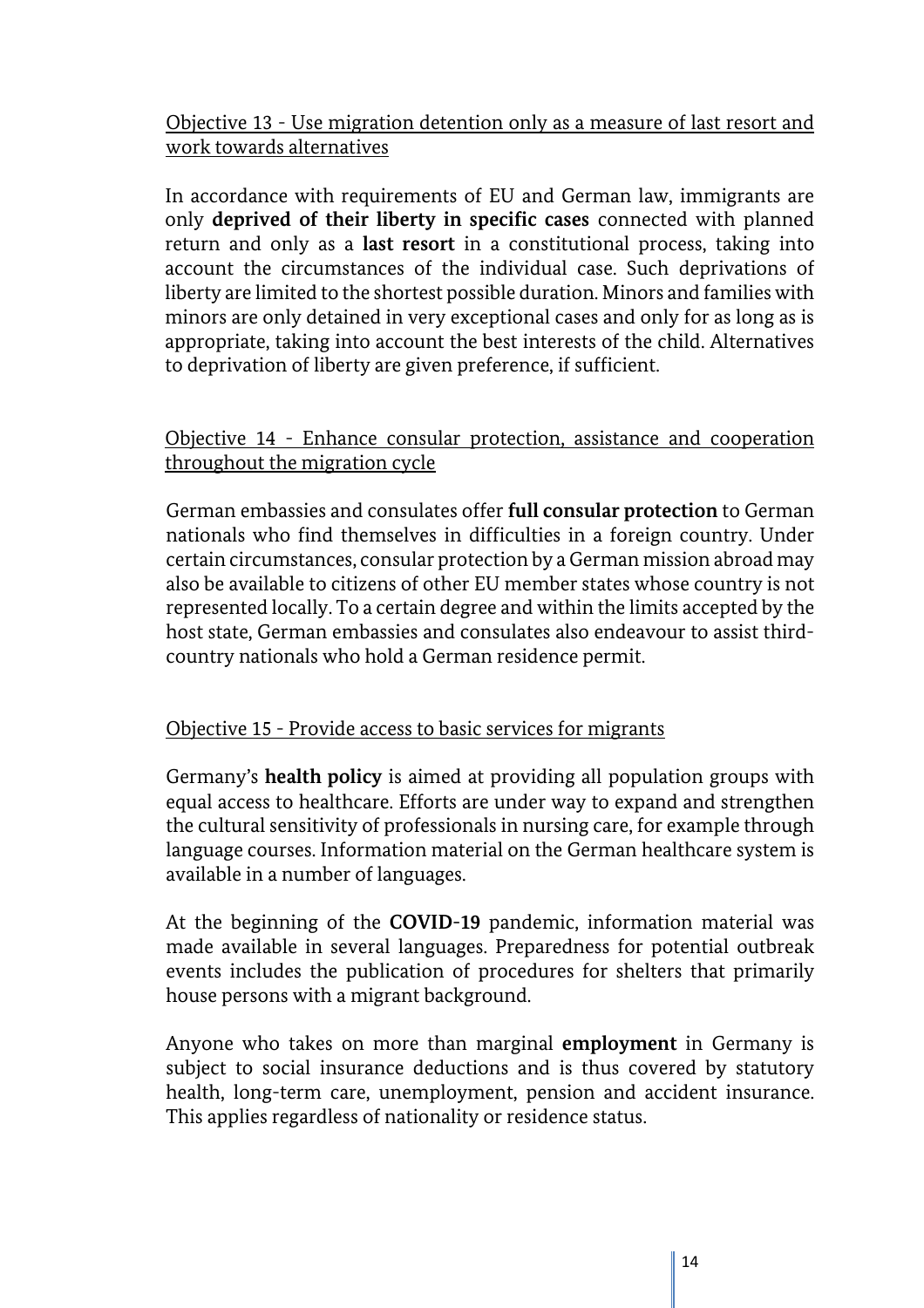Asylum-seekers are entitled to subsistence benefits, including health care, in accordance with the provisions of the Asylum Seekers Benefits Act. After a period of residence of 18 months, in general, the scope of benefits is comparable to those of German **social assistance** (for citizens). Once a protection status has been recognized and other requirements met, regular access to social benefits in accordance with the provisions of the German Social Code is provided.

#### Objective 16 - Empower migrants and societies to realize full inclusion and social cohesion

**Integration remains a priority**. Germany promotes language learning, professional training, employment, education and social integration measures, based on the principle of equal opportunity. They apply to all eligible persons, regardless of national, ethnic or religious background. The Federal Government's integration policy is based on the principle *fördern und fordern* – i.e., help with integration is offered, but efforts are also expected of immigrants. Institutions at all federal levels and civil society are asked to join their efforts to support the process of integration.

In 2018, the Federal Government initiated a new **National Action Plan for Integration**. The Plan is based on the five phases of a typical migration and integration process: prior to migration, upon arrival, incorporation, growing together and cohesion. The aim is to develop key measures and projects for each phase together with relevant Ministries, *Länder*, municipalities, local communities and civil society. The process involves more than 300 stakeholders, including over 75 migrant organizations as key actors. The result will be a collection of approximately 150 measures and projects forming the framework of an overall integration strategy. For the phase prior to migration, the central aim is systematic preparation of migrants in their countries of origin.

For instance, almost 17,000 people have participated in the project **Preintegration in the regions of Southeast Asia and Southeast Europe**  (July 2018 to June 2020). In addition, every year, around 700,000 users accessed content online that was created as part of the project. The project is aimed at immigrants who wish to migrate to Germany for professional reasons or for family reunification. Services include counselling in person, by telephone and by email, as well as information services and seminars on every-day and working life in Germany. The target group of the project comprises potential migrants from Albania, Bosnia and Herzegovina, Indonesia, Cambodia, Kosovo, Myanmar, Northern Macedonia, the Philippines, Serbia, Sri Lanka, Thailand, Turkey and Viet Nam. On the basis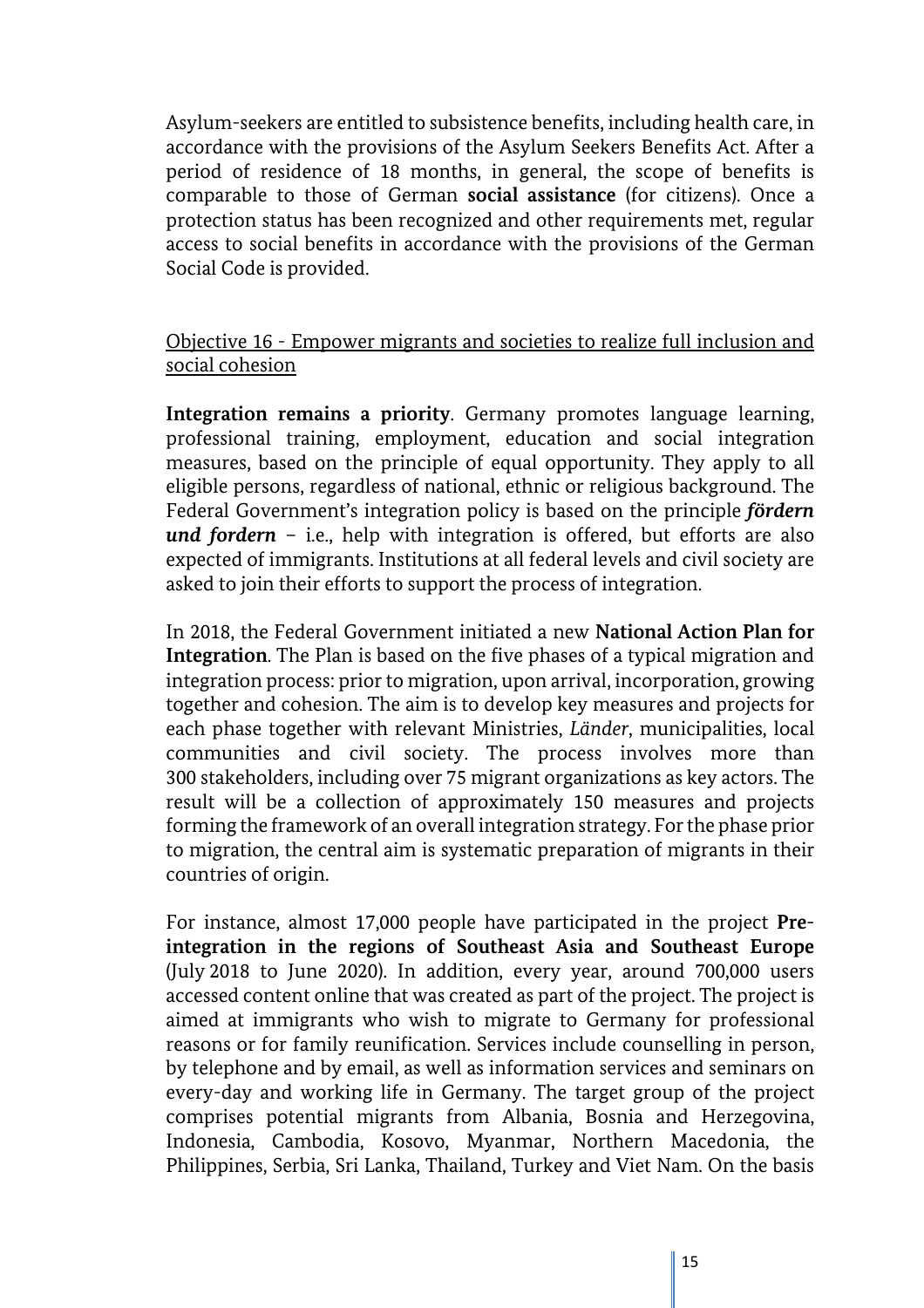of the analysis "Approaches that begin in the home country", optimization and expansion of services offered for working migrants is planned.

A special focus is on the support of **immigrant women**, who often face specific challenges and have specific needs. This focus is linked to a range of digital services (e.g. Fem.OS, MB 4.0) that advise migrants in their native languages, particularly on labour market issues. This so-called "digital streetwork" aims to improve migrants' access to information. In addition, various empowerment and violence prevention projects for immigrant women are supported and advocated.

In January 2019, the Federal Government appointed the **Expert Commission on the Framework Conditions for Integration**. By the end of 2020, the commission will present proposals for improvements of the structural requirements for integration, including on the areas of housing, work, health, education and dealing with racism.

#### Objective 17 - Eliminate all forms of discrimination and promote evidencebased public discourse to shape perceptions of migration

In October 2019, the Federal Government decided on a package of measures to better combat **right-wing extremism and hate crime**. Among other things, the package laid the foundations for pursuing hate crime more effectively online; the criminality of hate speech and aggressive insult was adjusted, and the processing and monitoring of right-wing extremism both in the domestic intelligence services (Verfassungsschutzverbund) and the BKA were intensified. Several hundred jobs have been created for this purpose in the BKA and the BfV. In March 2020, a **cabinet committee** was set up to develop **measures to combat right-wing extremism and racism** more effectively, with a focus on prevention. Representatives of migrant organizations are also involved in the work of the committee.

#### Objective 18 - Invest in skills development and facilitate mutual recognition of skills, qualifications and competences

Conditions for migrants who come to Germany for the purpose of incompany training have been improved by expanding access to vocational training with the **Act to Promote the Training and Employment of Foreigners** (Ausländerbeschäftigungs-Förderungsgesetz). Since then, migrants have been able to receive the same support as German citizens for in-company vocational training. Subsistence grants are available under certain conditions. In 2019, the number of people coming from a migration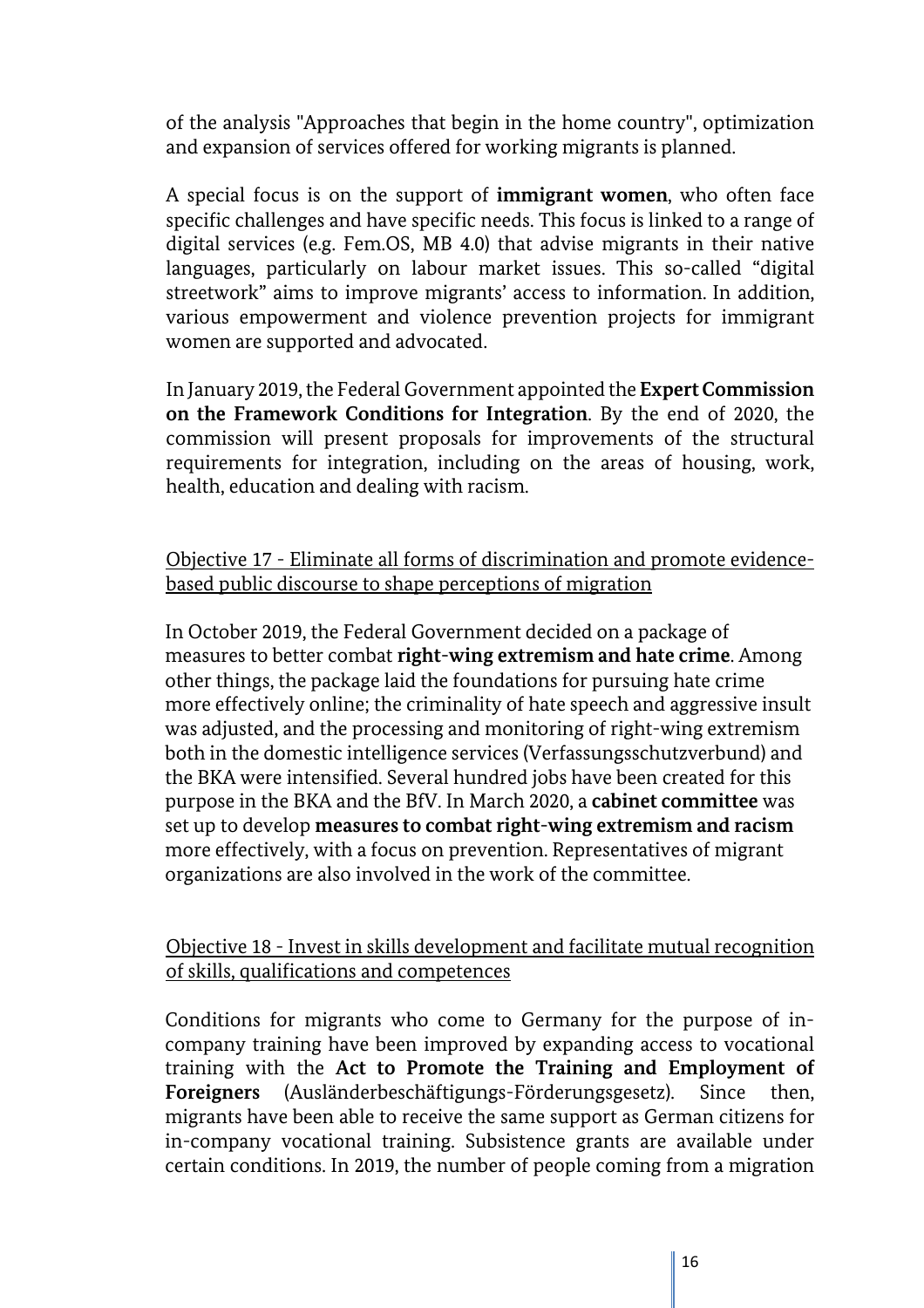background who received financial support for the purpose of professional development rose by around 10 percent.

As part of the funding programme **Integration through Qualification**, around 70 permanent and 100 mobile advice centres as well as 170 qualification projects help migrants and newcomers receive recognition for their qualifications and/or qualify for educationally adequate employment. The programme strives to raise the profile of processes and support structures and to overcome structural hurdles to labour market integration.

#### Objective 19 - Create conditions for migrants and diasporas to fully contribute to sustainable development in all countries

The **diaspora is a key partner** of development cooperation. Through the **Migration and Diaspora Programme** (PMD), the Federal Government harnesses the potential of diaspora engagement to drive social and economic development in 22 partner countries. The PMD offers funding and advice for organizations carrying out projects with partners in countries of origin. The programme also facilitates **knowledge and skill transfer** by supporting temporary assignments of diaspora professionals in institutions of partner countries as well as the voluntary return of highly qualified experts to their countries of origin. The programme supports reintegration into the local job market so that returning experts can contribute with the professional knowhow they have acquired in Germany. Since April 2019, more than 620 local employers have benefitted from the services of more than 800 returning experts. The PMD also assists diaspora entrepreneurs in founding start-ups and thus contribute to economic development in their countries of origin.

#### Objective 20 - Promote faster, safer and cheaper transfer of remittances and foster financial inclusion of migrants

Germany seeks to facilitate an environment where cheap, fast and safe **remittances** are available to migrant families and where recipients can invest these funds sustainably. For instance, Germany and Jordan partner to improve access of refugees and migrant workers in Jordan, as well as Jordanian households to remittances and other financial services through digital solutions.

Germany also supports **diaspora investments for entrepreneurship** in African countries through the online platform WIDU.africa. WIDU redirects existing remittances into sustainable investments for start-ups and small businesses of friends and family members and tops them up with a 100%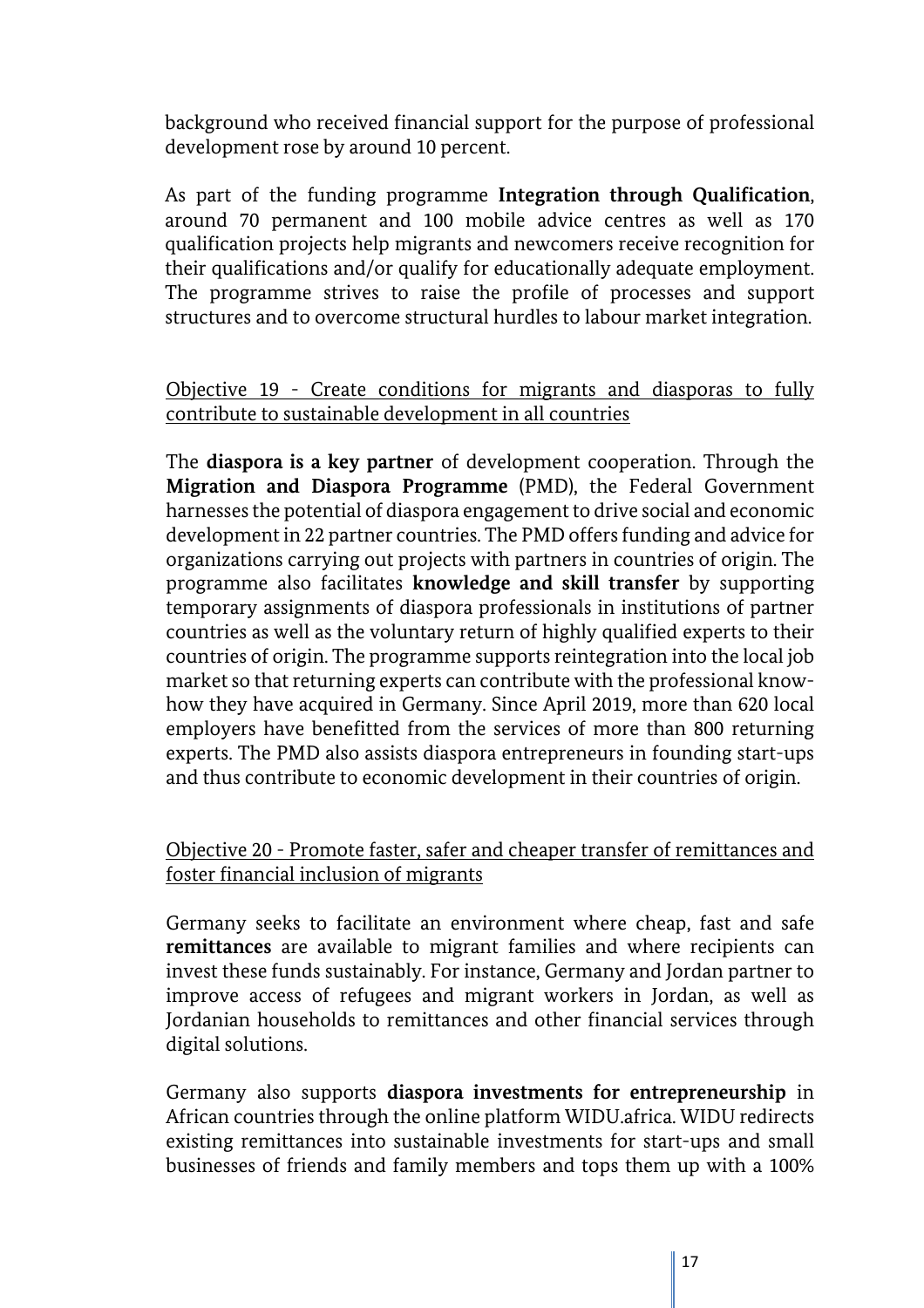grant. To respond to COVID-19-induced challenges, WIDU has made additional grants available in the health, food and mobility industries. Germany also funds Geldtransfair.de, where users can compare costs and conditions for transferring money to over 35 countries.

Objective 21 - Cooperate in facilitating safe and dignified return and readmission, as well as sustainable reintegration

Germany ensures that the **return of migrants** who do not have the legal right to stay in Germany follows an individual assessment that is in line with international and national law and is carried out by competent authorities. Germany provides for effective judicial remedies in compliance with due process guarantees and obligations under national and international law.

Germany is committed to the advancement of assisted **voluntary return** as the preferred mode of return for sustainable reintegration. Cooperation among government branches was strengthened to better coordinate and link support measures for return and sustainable reintegration.

Addressing the challenges of irregular migration requires close **cooperation with countries of origin**, including on identification, issuance of travel documents, return, sustainable reintegration, and reducing root causes of irregular migration and involuntary displacement.

**Readmission agreements** are in place with a large number of countries. Germany is supporting countries in this regard, i.a. through sustainable reintegration and voluntary return programmes. Various instruments safeguard procedural guarantees and strengthen cooperation, including joint declarations and agreements on SOPs.

Since 2017, the Federal Government's **Returning to New Opportunities** programme supports voluntary return and sustainable reintegration in 13 partner countries of origin in Western and Northern Africa, Central Asia, the Middle East and the Balkans. The initiative links counselling and preparation in Germany with economic and social support measures for returnees and, in accordance with its developmental focus and do-no-harm approach, the local population in partner countries.

**Advice centres** in currently twelve partner countries offer information on local employment and training opportunities, provide vocational training and psychosocial support, and support returnees in their reintegration. In addition, in two partner countries, advice centres are due to open in 2020. Centres are run in partnership with national institutions. By July 2020, the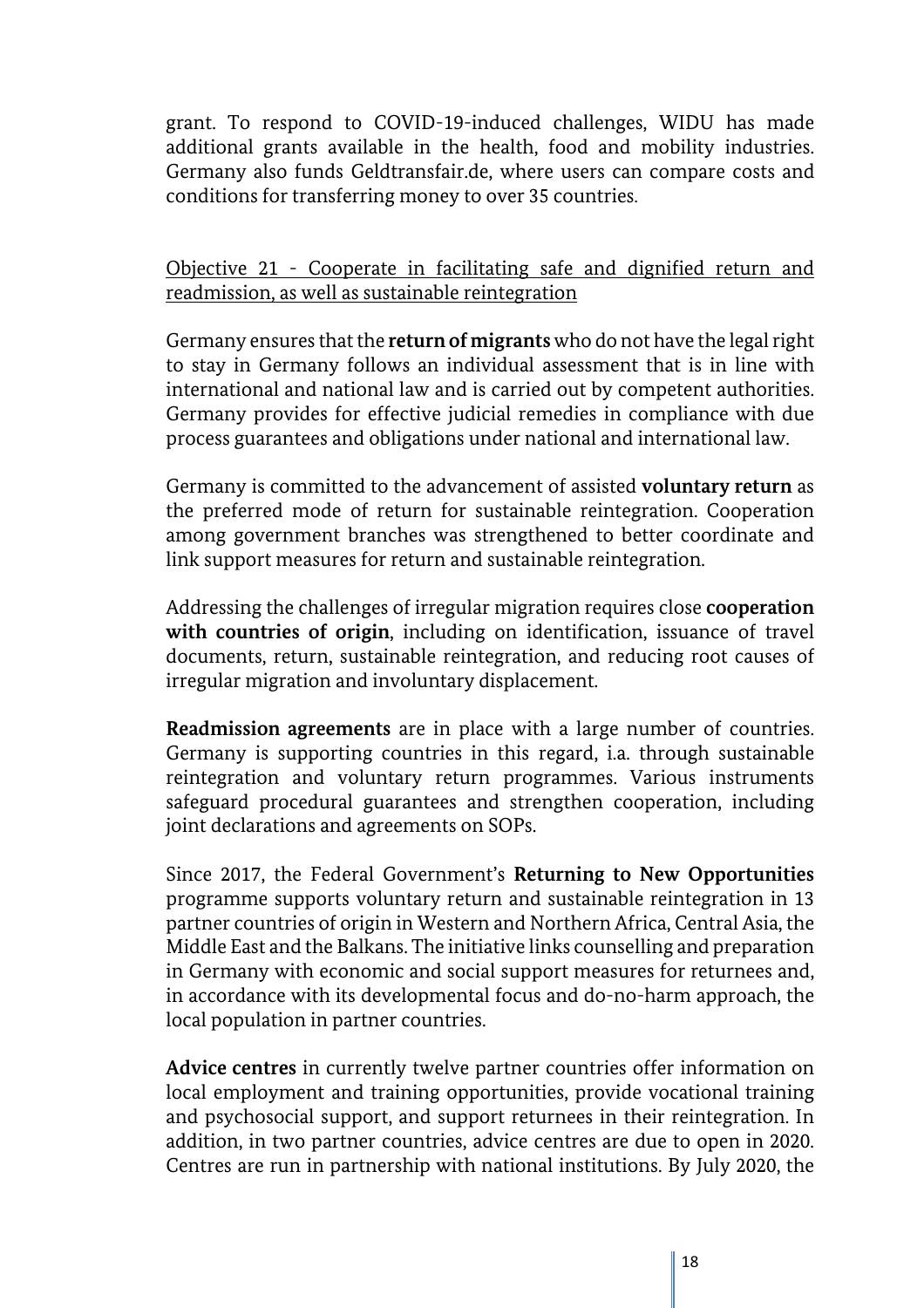programme had provided around 700,000 individual support measures, of which approximately 51,000 were reintegration measures for returnees from Germany. With the programme's support, around 210,000 people found work or started their own business. Since 2017, approximately 80,000 individual counselling sessions have been provided.

#### Objective 22 - Establish mechanisms for the portability of social security entitlements and earned benefits

The objective has been met in the area of statutory **pension insurance**: Pension benefits are provided in full to people who have worked in Germany and have earned a pension, regardless of nationality and place of residence. Entitlement to benefits requires a certain minimum insurance period (for a regular old-age pension, for instance, the fulfilment of a "general qualifying period" of five years). Almost all bilateral agreements on social security allow this requirement to be met by adding insurance periods of contracting states.

**Bilateral agreements** are concluded on the basis of reciprocity, equivalence, financial balance and if there is sufficient need for regulation. Agreements contain – among other things – the principle of equal treatment for the branches of social security they cover.

Objective 23 - Strengthen international cooperation and global partnerships for safe, orderly and regular migration

Germany actively **supports organizations, platforms and processes** central to the implementation of the GCM. Since its inception in 2007, Germany has been an active member of the **GFMD** and one of its **core funders**, recognizing its added value as an informal, state-led and action-oriented space to design policies and forge multi-stakeholder partnerships at the interface of international migration and sustainable development. Germany and Morocco jointly chaired the GFMD from 2017-18; during this period, the GFMD provided inputs to GCM negotiations throughout the preparation process. Several German cities are actively engaged in exchanges and networking facilitated by the GFMD.

We encourage the GFMD and the UN Migration Network to explore possibilities to strengthen their partnership and include practitioners, with the aim of fostering more operational cooperation on the ground and addressing clearly defined needs of migrants for the benefit of all actors.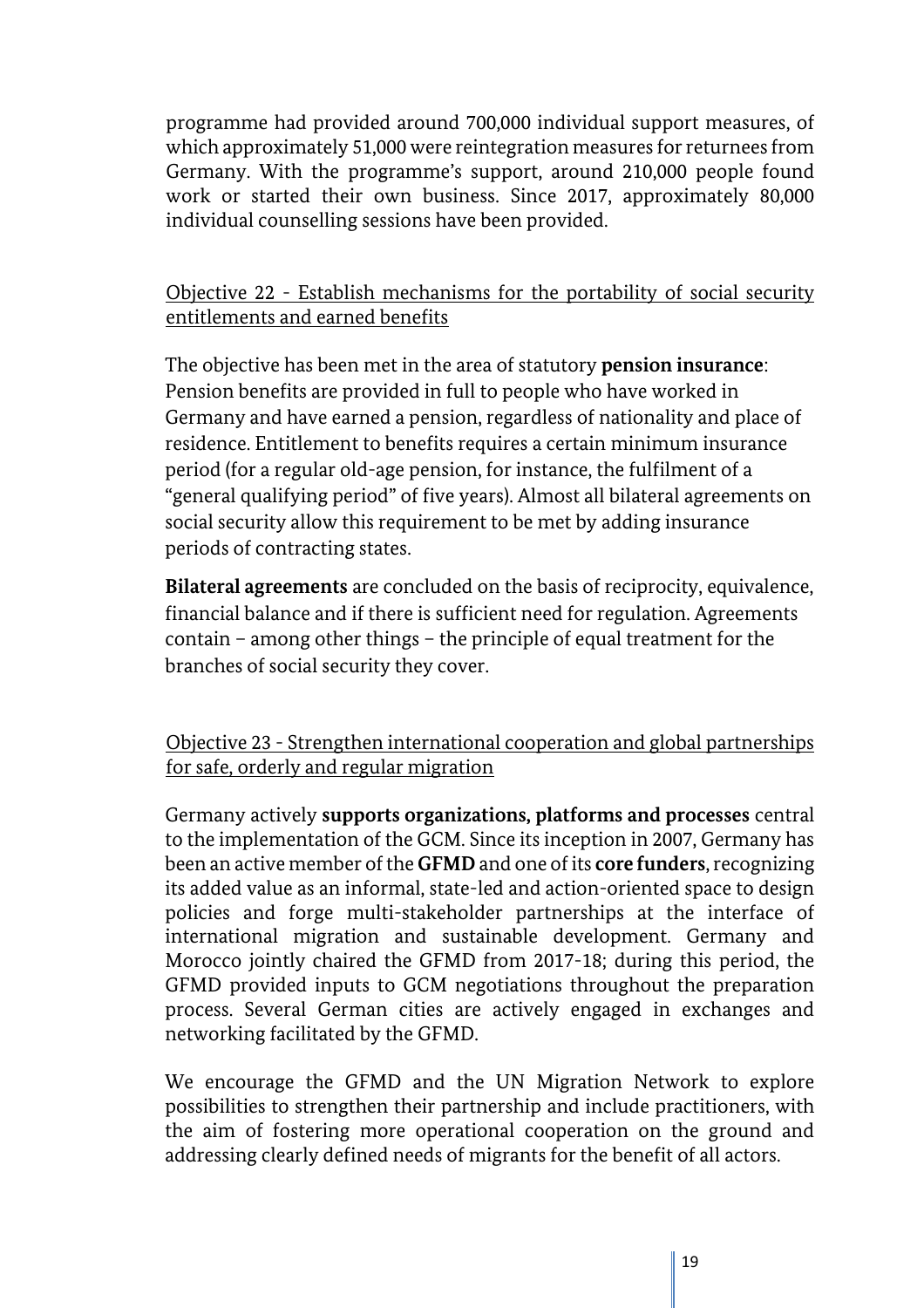#### **4. Means of implementation**

Means of implementation are mobilized through relevant branches of government at federal, state and local levels, as well as through civil society organisations and other stakeholders. Germany has become **IOM's second largest donor**, funding projects to the tune of 132 million US dollars and providing 3.5 million CHF in administrative contributions in 2019. Continued and intensified coordination within Germany, as well as with the EU and partners globally, will support the sustainable implementation of GCM objectives. Processes such as the regional and global review help strengthen exchange and cooperation, take stock of progress, and identify fields where further progress requires intensified engagement and cooperation with countries of origin or transit.

The **Migration MPTF** and the associated capacity building mechanism are important steps on the way towards reaching the GCM's objectives. In 2019, Germany, as its first donor, provided a total of 3.25 million euro for three of its five clusters (1, 3 and 4). Germany is actively engaged as a member of the steering committee.

Germany is committed to supporting better coherence of humanitarian assistance, stabilization, development cooperation and peacebuilding efforts (the **humanitarian-development-peace nexus**) in accordance with the respective mandates. Germany's increased flexible, multi-year and adaptive funding facilitates designing joined-up nexus interventions, to strengthen resilience in the context of displacement. German development cooperation relies on two main instruments: the Special Initiative "Tackling the root causes of displacement, reintegrating refugees", as well as Transitional Development Assistance.

#### **5. Next steps**

Several initiatives are underway to further strengthen policy and practice in areas relevant to goals set out in the GCM. This includes – among others – the work of the **Commission on the Root Causes of Displacement (including irregular migration)** and the **Expert Commission on the Framework Conditions for Integration**.

**During the preparation of this review,** the Federal Government has engaged in **dialogue** with CSOs, academia, political foundations, diaspora organisations, parliament and other stakeholders. The final report will be made publicly available in English and in German.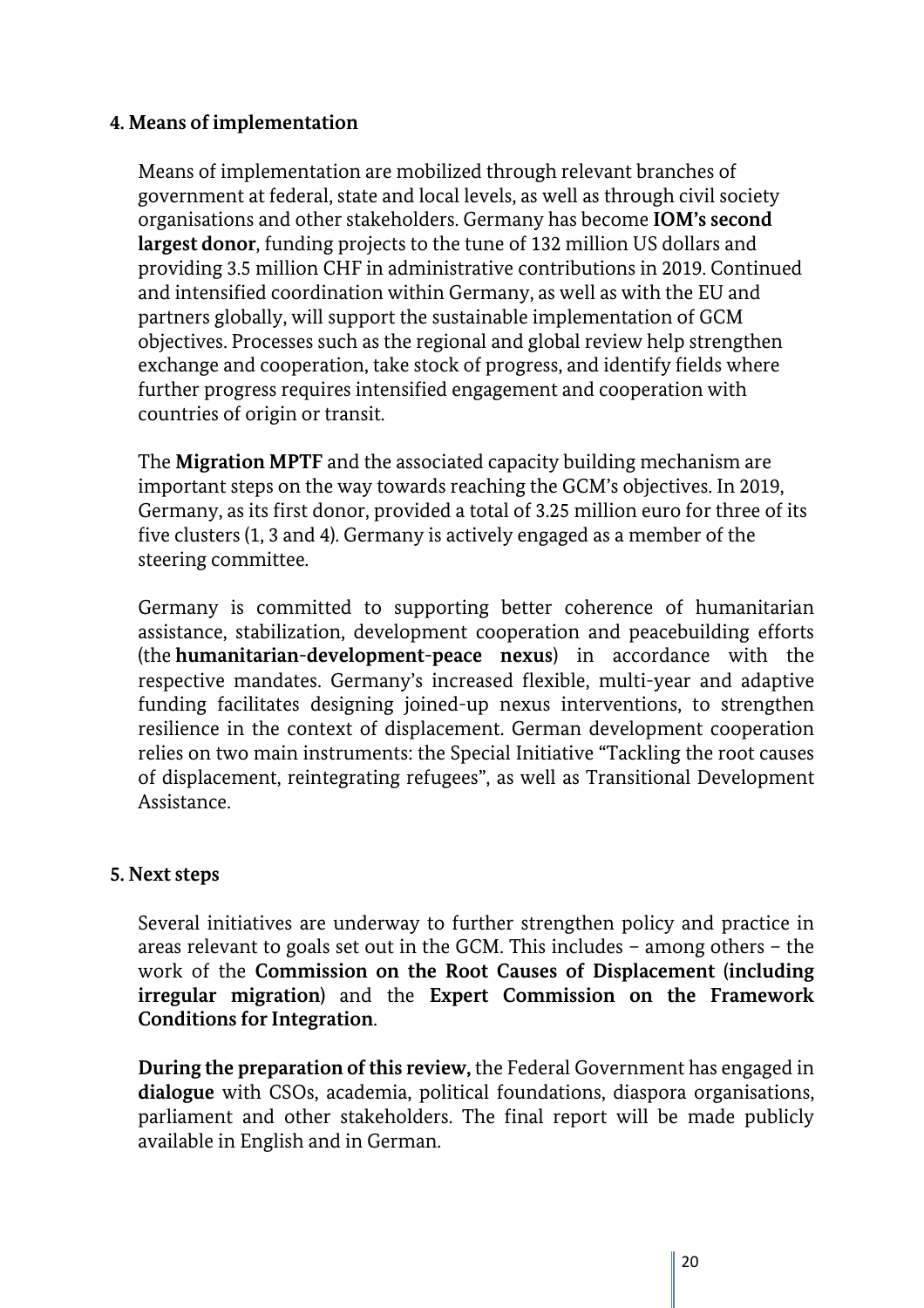Germany looks forward to an **inclusive process and to the follow-up and review** outlined in the Global Compact. Preparation of inputs for the regional review has highlighted the continuous strong interest in the GCM and its implementation among all stakeholders.

Achieving safe, orderly and regular migration is a process that will require continuous and concerted action throughout government and society, both domestically and internationally. Germany remains committed to the objectives and principles set out in the GCM and will continue to work together with partners to achieve our common vision.